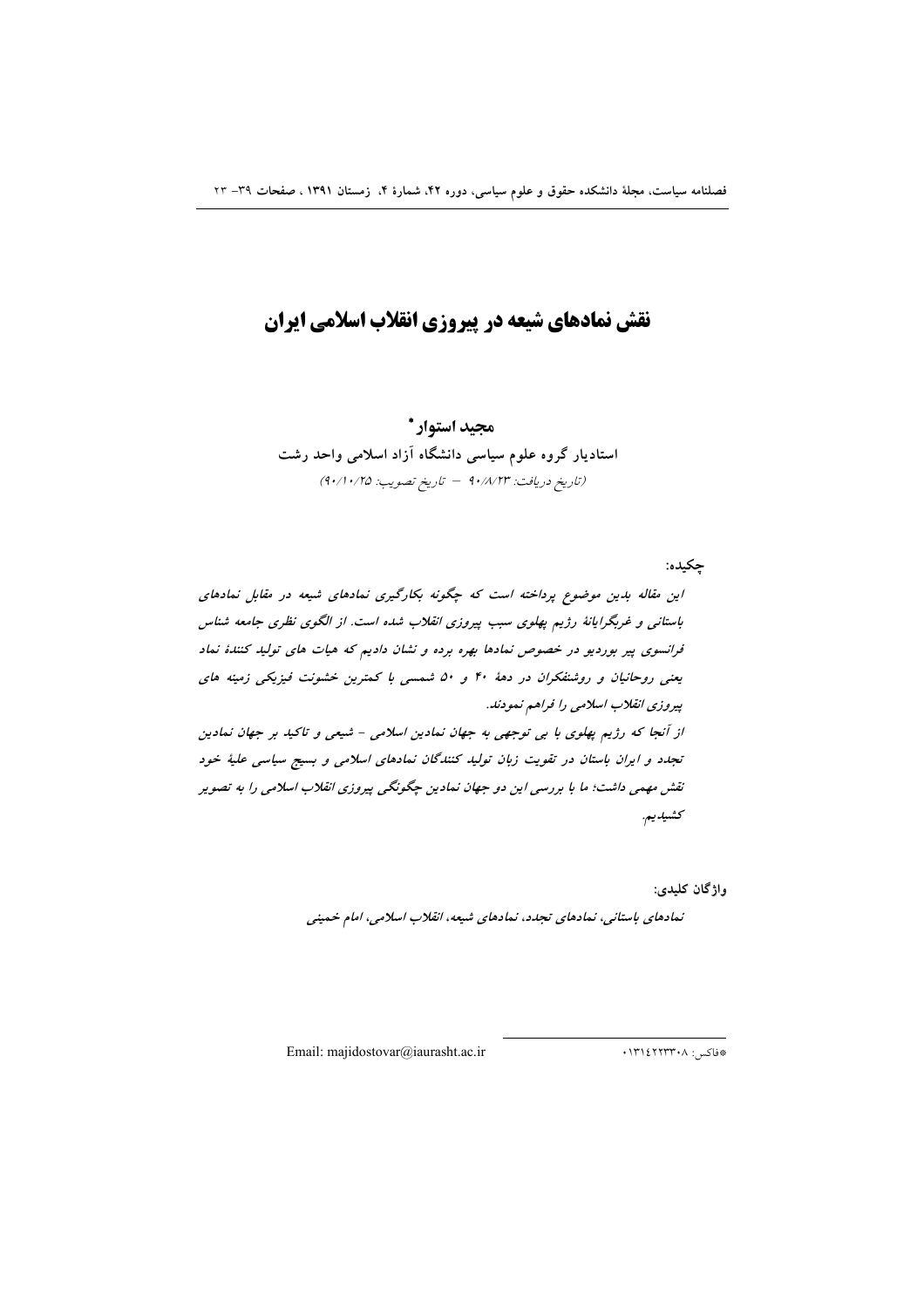#### مقدمه

انقلاب اسلامی سال ۱۳۵۷ شمسی در ایـران دارای یـک بُعـد نمـادین بـود کـه در بیـشتر تحلیلها مغفول ماند. ملت ایران با رجوع به آداب، سنن و فرهنگ خویش به سـتیز بــا مظـاهر فرهنگ بیگانهای رفت که خود را با آن همـراه نمـیدیـد. ایـن سـتیز از هـر جهـت متکـی بـر نمادهایی برساخته بود.

رژیم پهلوی تنها با سمبل سازیهای ایران باستان و فرهنگ غربگرایی بر مدرنیسم مطلقـه تأکید میکرد و در مقابل ضد نمادی شکل گرفت که بر پایهٔ سـنت اسـلامی، شـیعی و فرهنـگ دینی و حتی ملی، نمادهای اندیشهٔ رقیب را به مبارزه فرا می خواند. در واقع سـنت و تجـدد در حال مبارزه با هم بودند و سنتگرایان با تکیه بر اندیـشه دینـی و تـاریخی ایرانیـان بــه جنـگ اندیشهٔ مدرنیسم مطلقه شتافتند. در این کارزار همه چیز رنگ و بوی نمادین گرفت.

وجه نمادین نبرد بین اسلام و مدرنیسم در نوع چهرهها، لباس پوشـیدن، زیـستن و سـخن گفتن انقلابی، حرکات بدنی تجلی می یافت که همه برآمده از فرهنگ انقلابی و سـاده زیــستی بود که روحانیون مبلغ اّن بودند. با ملاحظهٔ اینکه در انقــلاب اســلامی بــرای ســرنگونی رژیــم گذشته از قوهٔ قهریه استفاده نشد و سرنگونی آن به آرامی صورت گرفت، نظر مـا متوجـهٔ یـک عامل نامریی می شود که در پیروزی انقــلاب اســلامی بــسیار مــؤثر واقــع شــد و آن نمادهــا و نشانههایی است که روحانیون و روشنفکران مذهبی برای انسجام جامعهٔ ایرانی بکـار گرفتنــد و عرصهٔ نبرد را به سمت عرصههای نمادین هدایت کردند. یعنی در یک سـو نمادهـای اسـلامی برگرفته از فرهنگ بومی و در سوی دیگر نمادهای افراطی ملیگرایی و فرهنگ غربی مقابل هم قرار گرفتند.

به نظر ما نظريهٔ بورديو در خصوص وجه نمادين سـاختارها در تبيـين و توصـيف منازعـهٔ نمادها و در نهایت شکلگیری انقلاب اسلامی حایز اهمیت می باشد. در این مقاله با استفاده از نظريهٔ بورديو به بررسي جهان نمادين شيعي و جهان نمادين يهلوي پرداختيم و نشان داديم ك در چه شرایطی عرصهٔ مبارزهٔ سیاسی در ایران بیش از پیش رنگ و بوی نمادین به خود گرفت و از خشونت فيزيکي دوري کړ د.

## الف. محث نظري

جهان امروز سرشار از نمادهایی است که ساختارهای به ظاهر عقلانی را در قالب نمـادین برای انسان ها معنی می کند. وابستگی به نمادها، آیینها و نشانها نمونه ای از زندگی در یک دنیای نمادین است. آرم ها، پرچم ها، توتم ها، پونیفرم ها، آرایــش و مــدل مــو هــا، نــام هــا و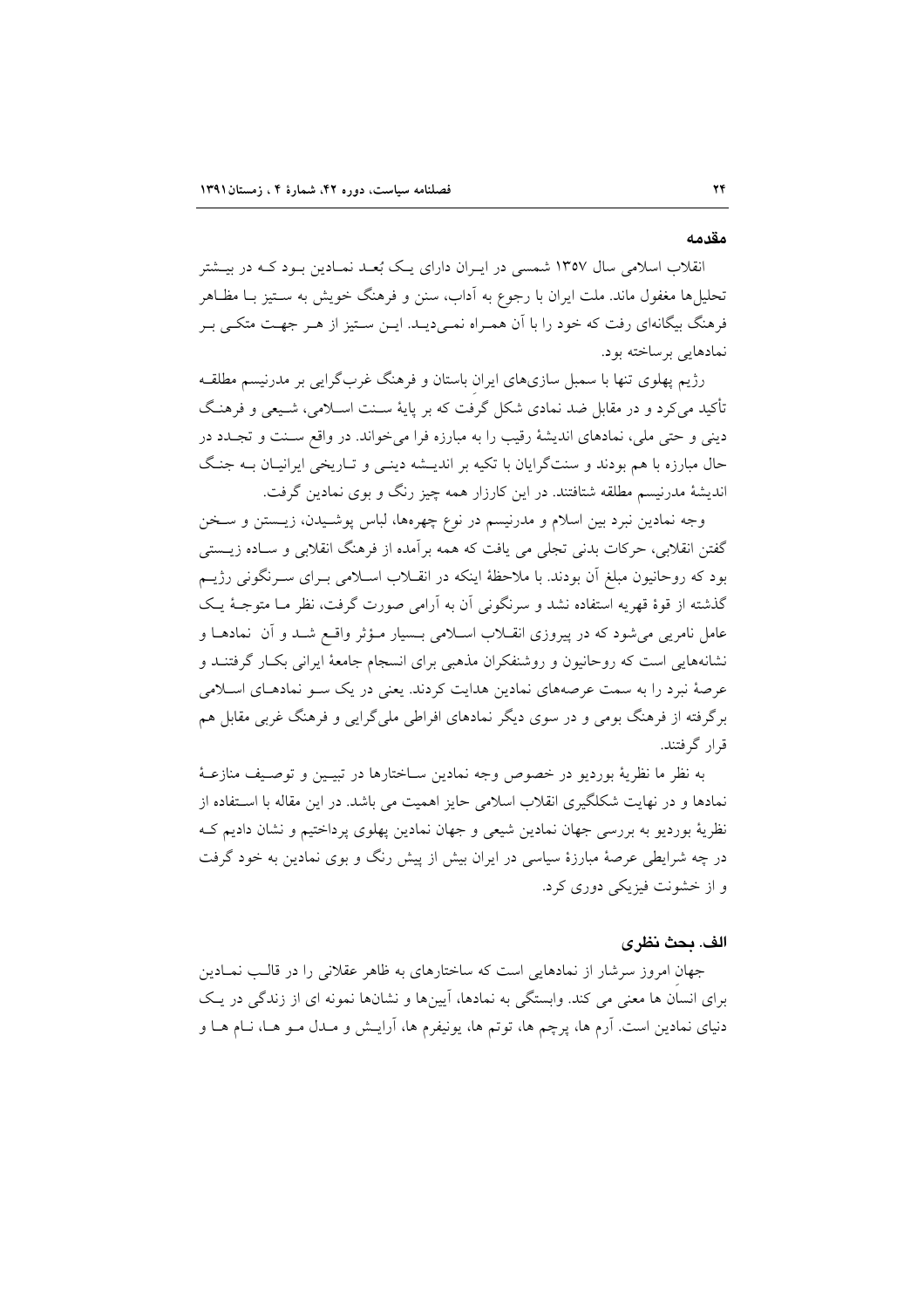القاب، مُد و لباس، اَداب معاشرت، تغذیه، فاصله ها، مذهب و بسیاری دیگـر از ایــن مــوارد از نمادهای خودساخته ای برای استمرار زندگی اجتماعی در جهان امروز برخوردارند.

در نتیجه نمادها برای توضیح تصویرهای ذهنی (Imaginer) ساخته می شوند و رابطهٔ میـان نمادها و نهادهای مستقر در یک جامعه رابطه ای تنگاتنگ است. این مساله جامعه شناسان را به این موضوع معطوف ساخته است که انسان ها عموماً اسیر ذهنیت های خود هستند و در دنیای نمادین زندگی می کنند.

یکی از جامعه شناسان مشهور در شناخت امر نمادین در زندگی اجتمـاعی و سیاسـی؛ پیــر بورديو (Pierre Bourdieu) ي فرانسويست. وي با تاكيد بـر نقــش فـرد درون ســاختارها تــلاش می کند از مارکسیسم فاصله گرفته و در نظریهٔ خــود بــا در نظـر گــرفتن ســود اقتــصادی بــرای كالاهاى غير اقتصادى، نقش سرمايه ها در زندگى اجتماعى و اشكال نمادين و قــدرت نمــادين در تمامی فعالیتهای اجتماعی و سیاسی دیدگاه طبقاتی جدیدی عرضـه نمایـد ( :swartz,1977 65-66). بوردیو از یکسو ساختارگرایانی چون دورکیم، سوسور و استراوس که فـرد را عنـصر بی ارادهٔ جامعه میدانند؛ به نقد می کشد و از سوی دیگر به پدیـده شناسـی"شـوتس"، کـنش متقابـــل نمـــادين "ميـــد و بلـــومر"، روش مـــردم نگارانـــهٔ "گارفينگـــل" و اصـــالت وجـــود (ذهنیتگرایان) یورش می برد که به تنهایی کنشگر را تنهـا عنـصر فعـال جامعـه مـی داننـد و ساختارها را نادیده می گیرند. وی با برقراری رابطهای دیالکتیکی بین ساختارهای عینی و پدیده های ذهنی؛ جهت گیری نظریهاش را ساختارگرایی ساختگرایانـه (Constructiris Structuralism) و ساختارگرايي تكويني مي نامد (ريترر، ١٣٨٦: ٧٢٠-٧١٥). بورديــو معتقــد اســت: «بــرخلاف آنچــه گمان رفته است، بازتولید ساختار محصول یک فرایند مکانیکی نیست و بـه جـز بـا همکـاری عاملان تحقق نمی یابد. عاملانی که ضرورت این بازتولید را در ذیل عادت واره به قالب ذهنی بدل کردهاند و هنوز هم در همان حال که تولیدکنندهاند، آگاهانه یا ناآگاهانه، بازتولید کننده هم هستند. اشتباه شناخت عینی بدون فاعل شناسا یا خطای فرایند بدون فاعل که در آن فلسفههای ظاهراً به شدت متضاد (همچون فلسفهٔ پوپر و فلسفهٔ اَلتوسر) با هــم تلاقــی مــی کننــد، از ایــن ناشی می شود که عاملان با توجه به اینکه قانون فطری سـاختار را در قالـب یـک عـادت واره درونی کرده اند، این طور به نظر می آید که از عرصهٔ عمل خود غایبانـد، در حـالی کـه آنهـا ضرورت ساختار را در حرکت طبیعی وجود خویش به تمامیت می رسانند» ( بوردیو،۱۳۸۹ : ۲۳٤ ). بحث نظری مربوط به نمادها عمدتاً مربوط به اَن وجه از اندیشه هـای بوردیوسـت کـه از

نئوکانتیسم تاثیر پذیرفته و وی آن را با ساختارگرایی پیوند می;زند. از آنجـا کــه در نئوکانتیــسم، سوژه و ذهن در تولید نمادها مهم است، بوردیو نیز به دنبال نقش فرد در سـاختار هاسـت. بـر این اساس هر انسانی براساس تجربهٔ خود جهان بیـرون را درک مـی کنـد و از طریـق زبـان و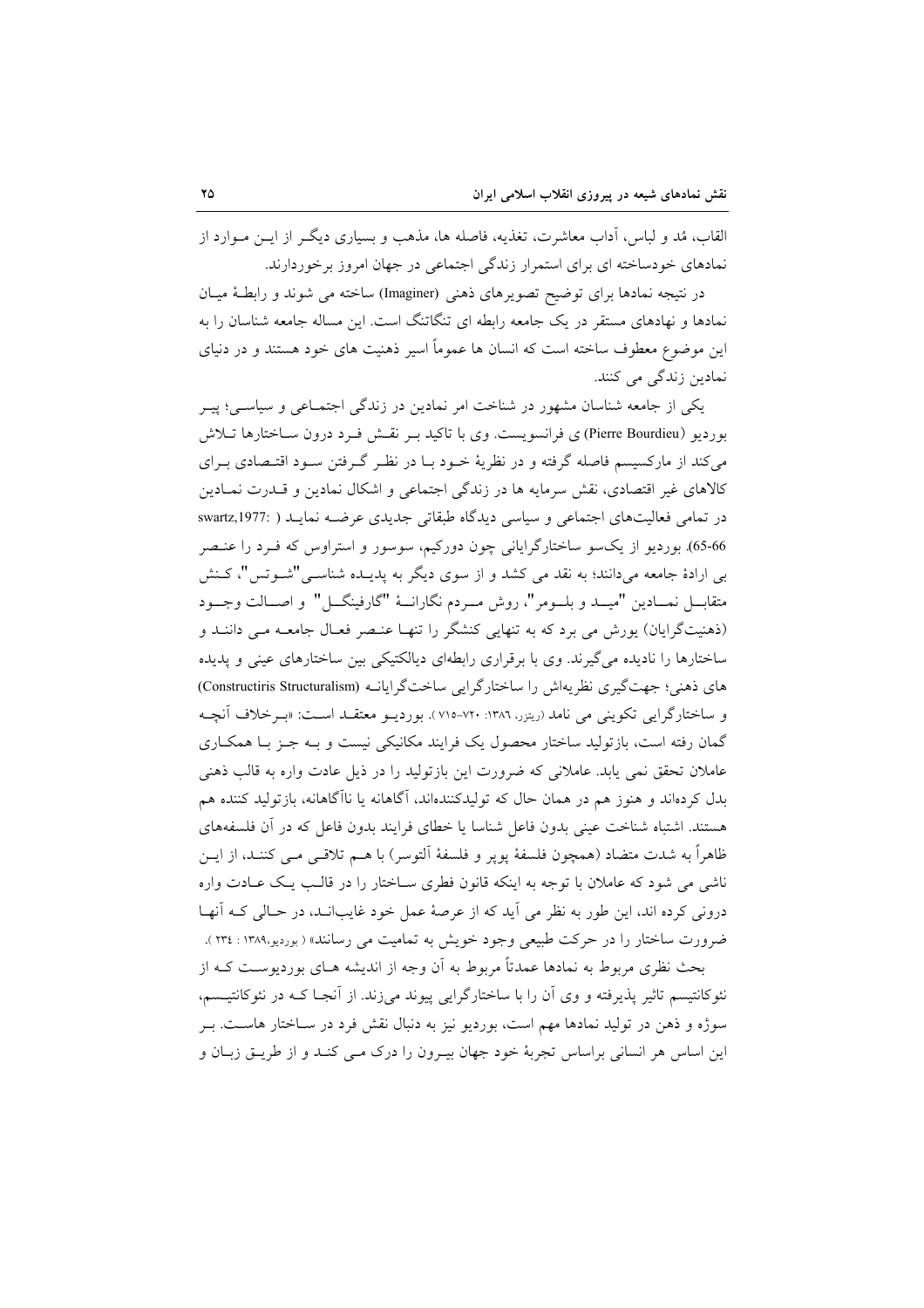تجربهٔ شخصی به بیان رابطهٔ خود با جهان بیرون می پردازد. اساس اندیشهٔ او نیز بر این مبناست که وجود انسان به قالب بدن ریخته شده است و از طریق آگاهی، ادراک، احساس و شـهود بـه ضبط و فهم پیرامون می پردازد و حاصل کار درک این جهان نـوعی آگـاهی و معرفـت اسـت. براساس سنت پديدار شناسانه و عمل باورانه وي، وجه مشخصهٔ موجود انساني، همـين رابطـهٔ دیالکتیکی بین زبان و مقرر و معین بودن تجربه است (پارکر، ۱۳۸۶ : ۷۱).

بنابراين كار انسان شناسي بورديو تحليل مكانيسم بازتوليد سلسله مراتب اجتمـاعي اسـت. وی در مقابل تحلیل مارکسیستی، صلاحیت کنشگران را بسته به نفوذ و تولید فرهنگی شــان در بازتولید ساختارهای اجتماعی مسلط به صورت نمادین دانسته و از اصطلاح خـشونت نمـادین به عنوان تحمیل زمینههای تفکر و درک ابزار تـسلط عـاملان اجتمـاعی اسـتفاده کـرده و نظـم اجتماعی را مشروع میسازد، در این نوع خشونت، خشونت فیزیکی مهار شده و نظم مشروع به صورت نمادين در جامعه مورد قبول قرار مي گيرد ( Wikipedia : 7-9 ) .

در میان میدانها نیز میدان قدرت (سیاست) از همه مهم تر می باشد زیرا سلسله مراتب روابط قدرت و میدان سیاسی، تعیین کنندهٔ ساختار همهٔ میدان های دیگر است. منازعه و کشمکش در میدان ها نیز به علت وجود شانسها و رقابت هایی است که کنشگران و نهادها برای حفظ یا براندازی نظام توزیع سرمایهها نمیتوانند از آن اجتناب کنند.

در نتیجه کسانی در میدان های مختلف از جمله میدان سیاسی پیروز می شوند که از کالاهای نمادین قدرتمندی برای عرضه به مصرف کنندگان برخوردار باشند. ثمرهٔ این پیروزی أنست كه شخص پيروز حق تحميل كالاهاى نمادين خود را بر ميدان اجتماعي كسب مي كند، يعني مي تواند عليهٔ مصرف كنندگان حاضر در ميدان اجتماعي، خشونت نمادين به كار ببرد و این مستلزم همدستی کسانی است که در معرض این خشونت قرار میگیرند (لش ،۱۳۸٤: ۳٤۸ – ٣٤٧). بنابراین میدانها محل رقابت، منازعه و کشمکش عاملان اجتماعی و کنشگران فعال است و هر کنشگری که از بیشترین سرمایه ٰ بهره مند باشد زمینهٔ سلطهٔ خود را در جامعه فراهم می کند. بوردیو با مهم دانستن نقش کنشگران در میدان، در ادامهٔ روش شناسی خود، تلاش می کند میان سوژه و میدان نزدیکی برقرار سازد و از دویت های سوژه و ابژه بکاهد. به همین سبب کنشگر به هر میزانی که از سرمایههای بیشتری برخوردار باشد کیفیت کنش و میزان مشروعیت او متفاوت خواهد بود.

وی با شیفتگی خاص فرانسوی خویش به دنبال این مساله بود که چطور قدرت و سلطه در قالب نمادین باز تولید می شود و طبقات مسلط نمادهایشان را با مهارت تحت نفوذ خود

۱. سرمایه نزد بوردیو به سرمایهٔ فرهنگی، اجتماعی، اقتصادی و نمادین تقسیم می شود و عالی ترین نوع سرمایه کــه بیــشترین مشروعیت را به همراه می آورد سرمایهٔ نمادین است. سرمایه ای که سبب نفوذ نمادین دارندگان آن بر دیگران می شود.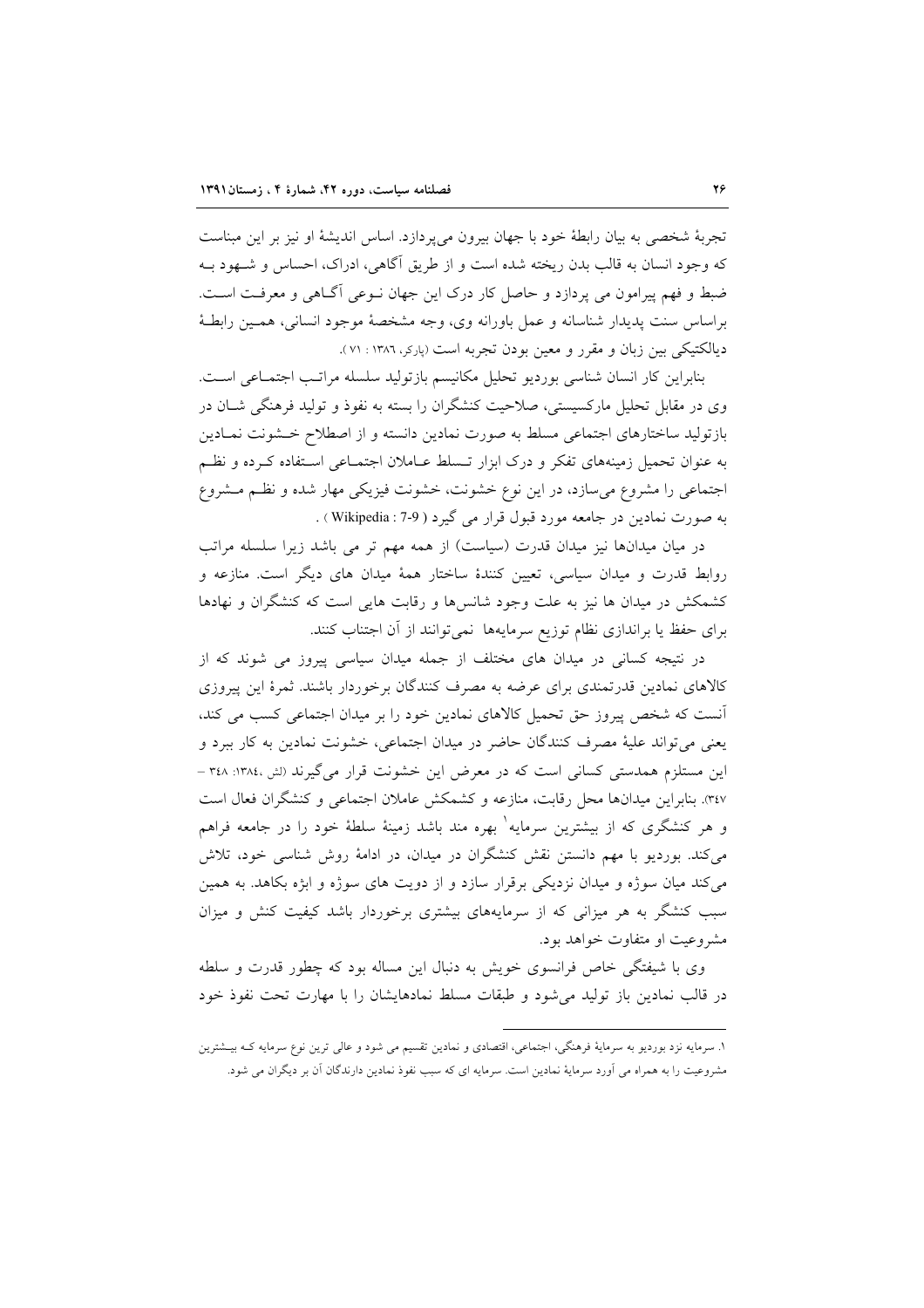دارند و عناصری چون ارزش، دانایی و سلیقهٔ خود را در جامعه، طبیعی و جهانی نشان می دهند. بنابراین از نگاه بوردیو از آنجا که دولتها با انحصار خشونت نمادین (Violence Symbolic)، شهروندان را بهطور طبیعی به اطاعت وا میدارند تا استمرار خود را مشروع جلوه دهند، وی به موضوع تسلط سیاستمداران در میدانهای سیاسی توجه کرده و در نظرية خويش بر نقش نمادها در مشروع شدن قدرت توسط دولت تاكيد مي كند & Berg). Janoski, 2005: 92-93)

از نظر او قدرتِ نمادها در كاربست عملى آن نهفته است و هياتهاى توليد كنندهٔ نماد بهطور مرتب در حال بازسازی و برساختن نمادهایی برای استمرار قدرت مشروع هستند. این قدرت مشروع توسط نظام های نمادین صورت عملی می یابد، نظام های نمادین به عنوان ابزارهای دانش و قدرت با تاکید بر اجماع و وفاق درون جامعه به بازتولید نظم اجتماعی یاری میرسانند و کارکرد اصلی آنها عبارتست از تلاش برای مشروع سازی قدرت از طریق پذیرش باورهای خود از سوی جامعه.

بر مبنای نظر بوردیو، چارچوب مقاله نیز شکل میگیرد. بر این اساس، روحانیان و نیروهای مذهبی به عنوان هیات های عالی نمادساز طی دههٔ ٤٠ و ٥٠ شمسی در ایران با اتکاء به جهان نمادین اسلامی، شیعی به نبرد با جهان نمادین رژیم پهلوی شتافتند. این گروه با بکارگیری نمادهای اسلامی توانستند نمادهای متجددانهٔ پهلوی را با عدم مشروعیت روبرو سازند و زمینه های سقوط آن و پیروزی انقلاب اسلامی را مهیا کنند.

#### ب). تعريف مفاهيم

## ۱–ب). نمادهای ادران باستان

تاریخچهٔ نقش نمادها در زندگی ایرانیان به دورهٔ باستان باز می گردد. نمادهای باستانی به مجموعهٔ چیزها، علامتها و گفتارهایی گفته می شود که بازگو کنندهٔ باورها، سنن و آیینهای کھنی است که از قدمتی تاریخی برخوردارند و روح ملی یک کشور را تشکیل می دهند. سوگ سیاوش و بسیاری از أیینها و جشنهای عهد باستان هر کدام نمادهایی داشته و جزیی از جهان نمادين باستاني ايران هستند. از نظر ما بخشي از اين نمادها به دورهٔ اسلامي منتقل شد و بخشی دیگر با حفظ ماهیت، قالبی اسلامی به خود گرفت و در ذهنیت نمادین ایرانی تداوم ىافت.

#### ۲-ب). نمادهای اسلامی، شیعی

به نمادهایی اطلاق می گردد که با ورود اسلام و مذهب شیعه در ایران گسترش یافت و در فرهنگ و زندگی روزمرهٔ ایرانیان حضوری برجسته پیدا کرد. امام حسین(ع)، روز عاشورا و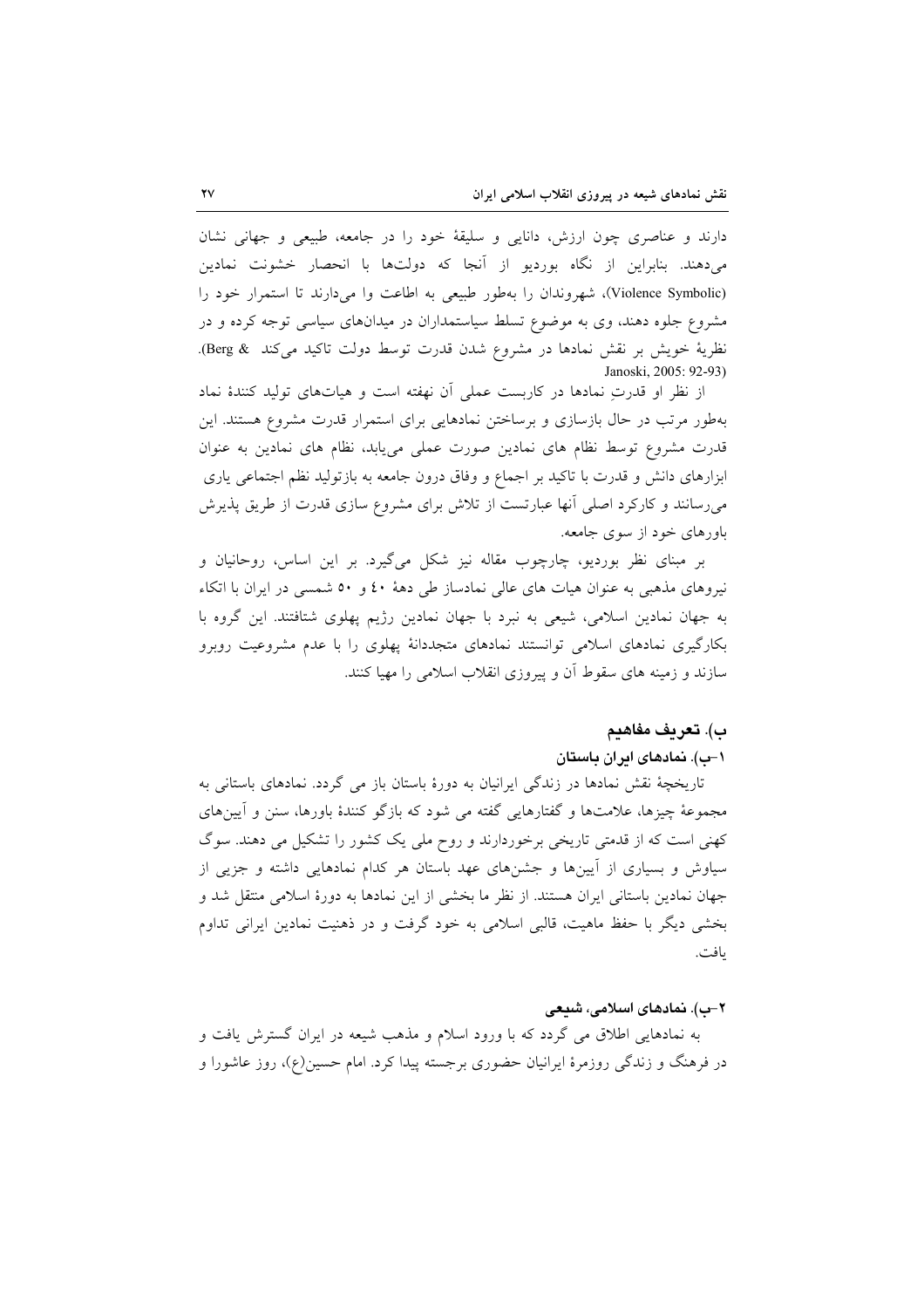بیرق عاشورا به عنوان نمادهای مظلومیت از اهمیت جهان نمادین اسلامی، شیعی در زندگی اجتماعی و سیاسی ایرانیان حکایت دارد. این نمادها در حوزهٔ سیاسی نیز تاثیر گذار بوده اند و در شکل گیری انقلاب اسلامی ٥٧ شمسی نقشی بی همتا داشتند.

## ۳–ب). نمادهای تجدد

نمادهای تجدد گرایانهٔ پهلوی به مجموعهٔ پدیدههایی اطلاق میگردد که یادآور زندگی اروپایی و تجدد غربی هستند. این نمادها در پوشاک، ژستها، کلمات، محل زندگی و بسیاری چیزهای دیگر تبلور می یابند. نمادهای غربگرایانه از قرن نوزدهم وارد ایران شدند و در قرن بيستم توسط رژيم يهلوي گسترش يافتند.

# ج. رژیم پهلوی و تاکید بر جهان نمادین ایران باستان و تجدد

پس از شهرپور ۱۳۲۰ شمسی محمدرضا پهلوی به جای پـدر بـر تخـت سـلطنت نشـست. حضور نیروهای خارجی، جوانی شاه و فضای باز سیاسی مانع از آن می شد که شاه بـا اعمــال خودکامهٔ خود رفتاری آمرانه در پیش گیرد.

بـا کودتـای سـال ۱۳۳۲ شمـسی و سـرنگونی دولـت ملـی مـصدق بـسیاری از امیـدهای اصلاحات از میان رفت و طی زمان کوتاهی، شاه جوان با تشکیل سـازمان اطلاعـات و امنیـت کشور (ساواک)، تشکیل رکن دو و سازمان بازرسی شاهنشاهی و تقویت ارتش به قدرتی تمـام عیار در کشور تبدیل شد. او با جابجایی وسیع نخبگان حاکم قدیمی با نیروهـای تکنـوکرات و گوش به فرمان، فضای مدیریتی و بدنهٔ اجرایی کشور را تغییر داد تا برخلاف نخبگان پیشین از مدیرانی بله قربان گو در اجرای سیاست های آمرانهٔ خود برخوردار گردد.

در تاريخ ٦ بهمن ١٣٤١شمسي شاه با اعلام رفراندوم به منظور تاييـد "انقـلاب سـفيد" يـا "انقلاب شاه و ملت" به زعم خویش تحولی عظیم در ایران ایجاد کرد! اصلاحات ارضی، ملبی کردن جنگلها، اصلاح قانون انتخابات، اعطای حق رأی به زنان، تشکیل سـیاه دانــش و ســهیم کردن کارگران در سود کارخانه ها از برنامه های اعلامی وی بـرای جلـب اعتمـاد مـردم بـود. همزمان با اوج گیری اقتدار وی، ناآرامی های سال ٤٢ شمسی حکومت وی را با بحران مواجه ساخت. مهم ترین مخالفت ها با برنامه های وی از سوی روحانیون صورت گرفت که در صـدر آنها امام خمینی(ره) حضور داشت. مخالفت های وی حول سه محور لایحهٔ انجمن های ایالتی و ولایتی، رفراندوم سال ۱۳٤۱شمسی و اعطای کاپیتولاسیون به آمریکاییان مقیم ایران بود. شاه هر گونه مخالفت را با کمک اسدالله علـم دوسـت نزدیـک و نخـست وزیـر وقـت بـه شــدت سرکوب ساخت و به واقع پس از سال ۱۳٤۲ شمسی، به اصلی ترین قــدرت در ایــران تبــدیل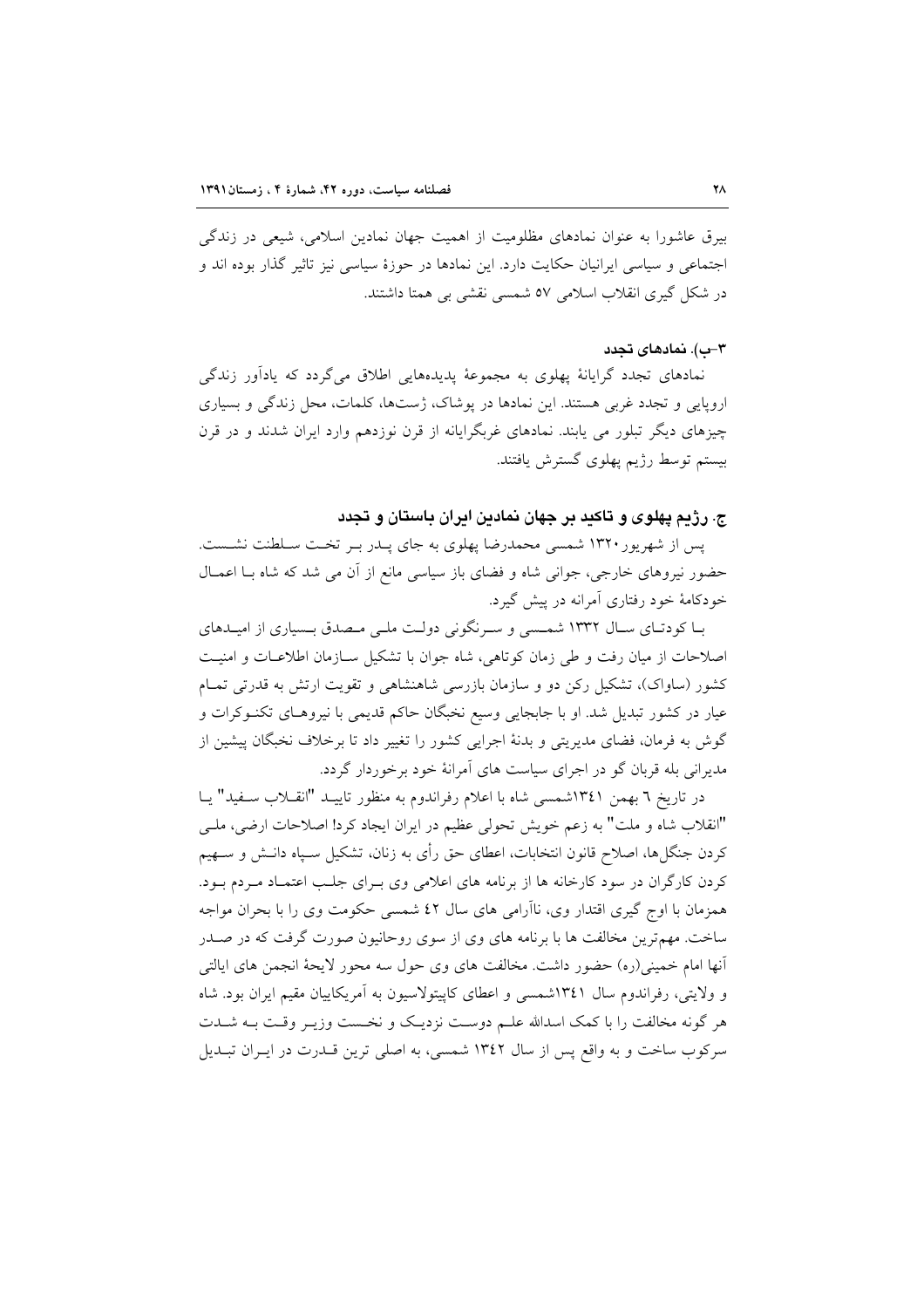شد. سیاست خارجی، امور دفاعی، اقتصادی و مسایل نفتی را وی به تنهایی هدایت می کرد و متصدیان امور تنها کارکنان اداری وی بودند. از این دوره به بعد ما شاهد نـوعی توسـعهٔ غـرب محور و برونزا هستیم و عمده ترین نماد سازی های پهلوی نیز از این دهه آغاز شد. بـا تبعیــد امام خمینی(ره) از ایران در سال ۱۳٤۳شمسی و برگشتن آرامش فکری و روحی بـرای شــاه و حکومت، دو رویکرد نمادین در جامعه بوجود آمد، رویکرد نخست تنها به فرهنگ و نمادهـای ایران باستان و نمادهای غربگرایانه بدون توجه به فـصل مــشترک نمادهـای باسـتانی بــا دنیــای نمادین اسلامی و شیعی شکل گرفت و رویکرد دوم از آن مخالفان سلطنت بود کـه بـه جهـان نمادین اسلامی، شیعی و بومی توجه داشتند. طی دههٔ ٤٠ و ٥٠ شمسی روحانیـانی نظیـر امـام خمینی(ره) و روشنفکرانی نظیر "جلال آل احمد" و "علی شـریعتی" از مهـم تـرین افـراد در مخالفت با جهان نمادين باستان و تجدد مورد نظر پهلوى بودند. از نظر مـا بـه لحـاظ تـاريخي نمادهای شیعی و باستانی از مقبولیت چند هزار ساله برخوردار بـود و تنهـا نیـاز بــه مفــسرانی خلاق داشت تا با بکارگیری آن جنبشی نمادین را تدارک ببینند.

یس از جدال نمادهای غربگرایانه و باستان گرایانهٔ پهلوی با نمادهای شیعی و بومی، کم کم سئوالاتی در اذهان پیش آمد که تا چه میزان نمادهای مورد نظر پهلوی می تواند بـرای زنــدگی سیاسی و اجتماعی ما مفید باشد و چرا نباید با تکیه بر سنت تـاریخی بـر نمادهـای باسـتانی و شیعه تکیه کرد؟ با بررسی اقدامات نمادین رژیم پهلوی می توان میـزان همـسو سـازی جهـان نمادین باستان و تجدد را مورد ارزیابی قرار داد.

# ۱–نمادهای پاستانی و ملی گرایانه

یکی از نمادهایی که محمدرضا پهلوی آن را به جای مذهب در جامعهٔ ایـران مطـرح کـرد، ملي گرايي بود. در اين ديدگاه شخصيت شاه به عنوان مظهـر همبــستگي ملــي تلقــي گرديــد و یکسری اقدامات به منظور دین زدایی در جامعــه آغــاز شــد. در مــدارس آموزشــی، تعلیمــات اسلامی کمرنگ و در عوض تبلیغات وسیعی در خصوص "وطن پرستی" و عــشق بــه شــاه در سطح جامعه صورت گرفت. عکس و مجسمهٔ شاه در همه جا بود. او در واقع از این که "یــدر ملت" باشد رضایت خاطر می کرد. تثبیت حکومت وی در دههٔ ٤٠ شمسی و افـزایش قــدرت نظامی و اقتصادی طی دههٔ ۵۰ شمسی در بوجود آمدن این تصور بسیار موثر بود.

شاه، تمدن ایرانی را برگرفته از ۲۵۰۰ سال تاریخ شاهنشاهی ایران می داند که هویت ملـی و معنوی نیز برآمده از آنست، در صورتی که بخش بزرگی از ایـن تـاریخ طـولانی را هویـت اسلامی و شیعی تشکیل می دهد و روح ایرانی در آن حضوری برجسته دارد.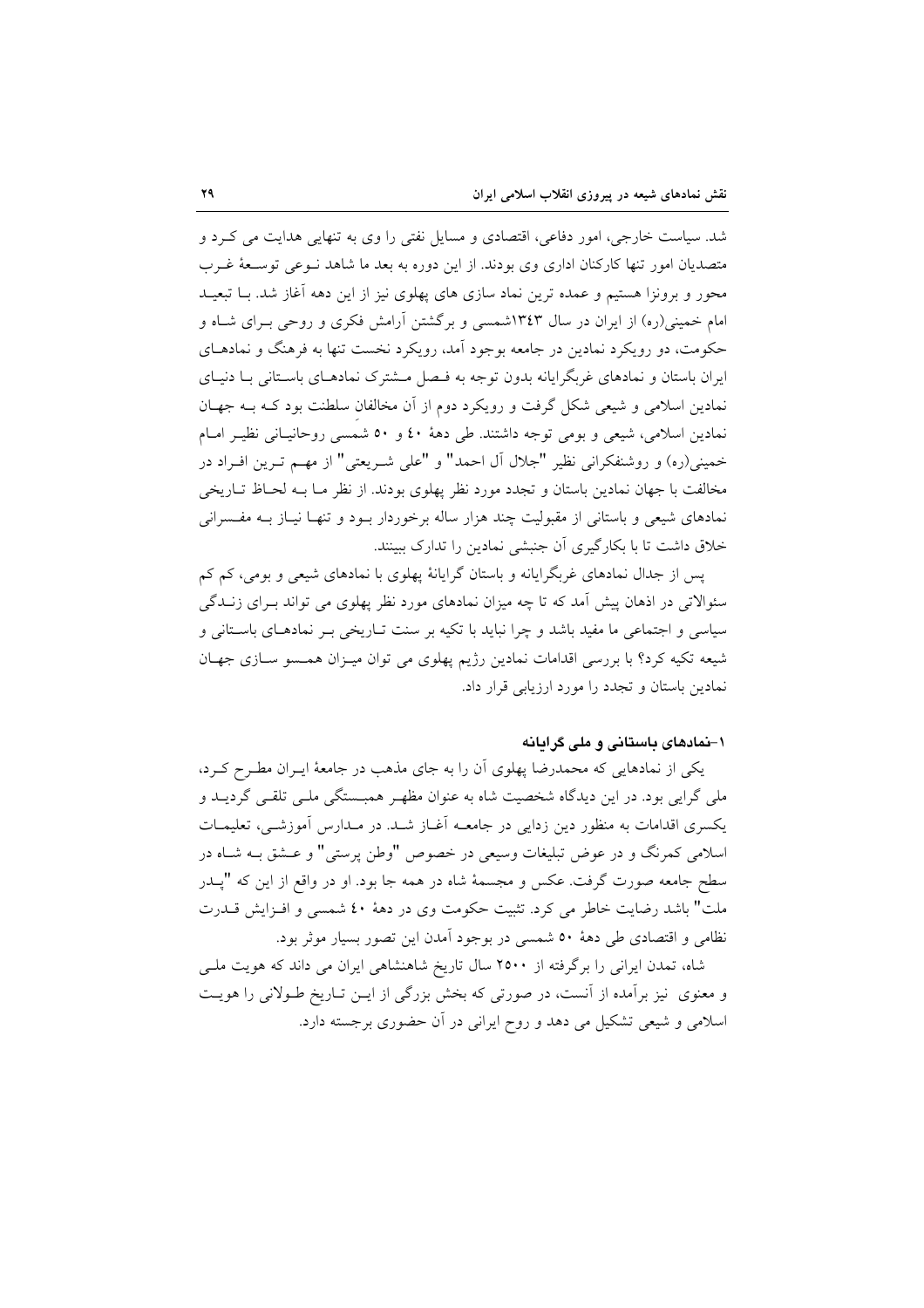وي تنها به عناصر نمادين "ايران باستان" اكتفا مي كند و به استمرار آن در دورهٔ اسـلامي و تلفيق أن با عناصر نمادين شيعي بي توجه است. از همين منظر؛ وي وجود نظام شاهنـشاهي را مهم ترین رکن "تمدن بزرگ" خود و ایران معرفی می نمایـد. او در کتـاب «بــه ســوی تمــدن بزرگ» مے گفت:

«این نظام به عنوان روح و جوهر وجود و قدرت و حاکمیت و وحدت ملـی، پایــهٔ اســتوار تمدن بزرگ ایران و نگاهبان نیرومنـد همـهٔ ارزش هـای ایـن تمـدن، و تمـام پیـشرفت هـا و دستاوردهای مادی و معنـوی آن خواهـد بـود و سرنوشـت ملـت را در پرشـکوه تـرین دوران تاریخی آن پاسداری و رهبری خواهد کرد» (پهلوی، ۲۵۳۶: ۲۲).

شاه با اعلام "حمايت نيروي لايزال الهي" از نظام شاهنشاهي ٢٥٠٠ ساله بـه دنبـال اثبـات وجود فرَّهٔ ایزدی و کسب مشروعیت آسمانی و باستانی بود تـا از یـک ســو هرگونــه تزلــزل و فرویاشی ذهنی و روحی را از خود دور نماید و از سوی دیگر بـا ایــن مــشروعیت آســمانی و سمبولیک مردم را به پذیرش این سلطه وادار سازد. او فکر می کرد صرفاً با تکیه بـر نمادهــای ایران باستان می توان مشروعیتی نمادین و مستحکم را در جامعـه مـستقر سـاخت. بـر همـین اساس فرّهٔ ایزدی عصر باستان در گفته ها و نوشته های وی فراوان به کار می رود.

تاکید بر برگزاری جشن های ۲۵۰۰ ساله یکی دیگ از اقـدامات باسـتانگرایانهٔ محمدرضــا پهلوی به منظور ساختن مشروعیت نمادین بود. این جشن به عنوان حرکتی نمادین بـا تـدارکی وسيع از سوى حكومت برگزار شد. "مينو صميمي" در خاطرات خود در خـصوص تجمـلات جشنهای ۲۵۰۰ ساله می گوید: «به دستور شاه در این جشن هـا، ٦٢ چـادر در یـک محوطـه لمهیزرع برافراشته شد و درون هر کدام را نیز با پرده های مخمل بنفش، چلچراغهای برنز مطلا و میز سنگ مرمرصورتی تزیین کردند تا مورد استفاده مدعوین قرار گیرد. برای تاسیسات مورد نظر جشن های ۲۵۰۰ سال شاهنشاهی از یک سال قبل کاروان کامیونها وسایل مورد نیاز را به محل برگزاری آن حمل کردند و چون همه سران کشورها به جشن دعوت شـده بودنـد، بـرای پذیرایی از آنها ١٦٥ سرآشپز و پیشخدمت و گارسن را مستقیما از رستوران ماکسیم پـاریس بـا هواییما به ایران آوردند و ۲۵۰۰ بطری شراب درجه یک نیز به فرانسه سفارش دادند که قیمت هر بطری آن سر به یکصد دلار می زد» (صمیمی،۱۳۷۸: ۱۱۶-۱۱۵).

این جشن های نمادین بدون حضور مردم عادی سبب عدم آگاهی حاکمان از واکنش های مردمی و در نتیجه ایجاد توهم بزرگ ناشی از قدرت فزاینده می شد. «مـردم اصـلاً در جریــان این جشنها حضور نداشتند و اصولاً نیروی پلیس و ارتش چنـان حفـاظتی در اطـراف تخـت جمشید بوجود آورده بودند که به احدی اجازه نزدیک شدن نمی دادند. بخصوص آن که هدف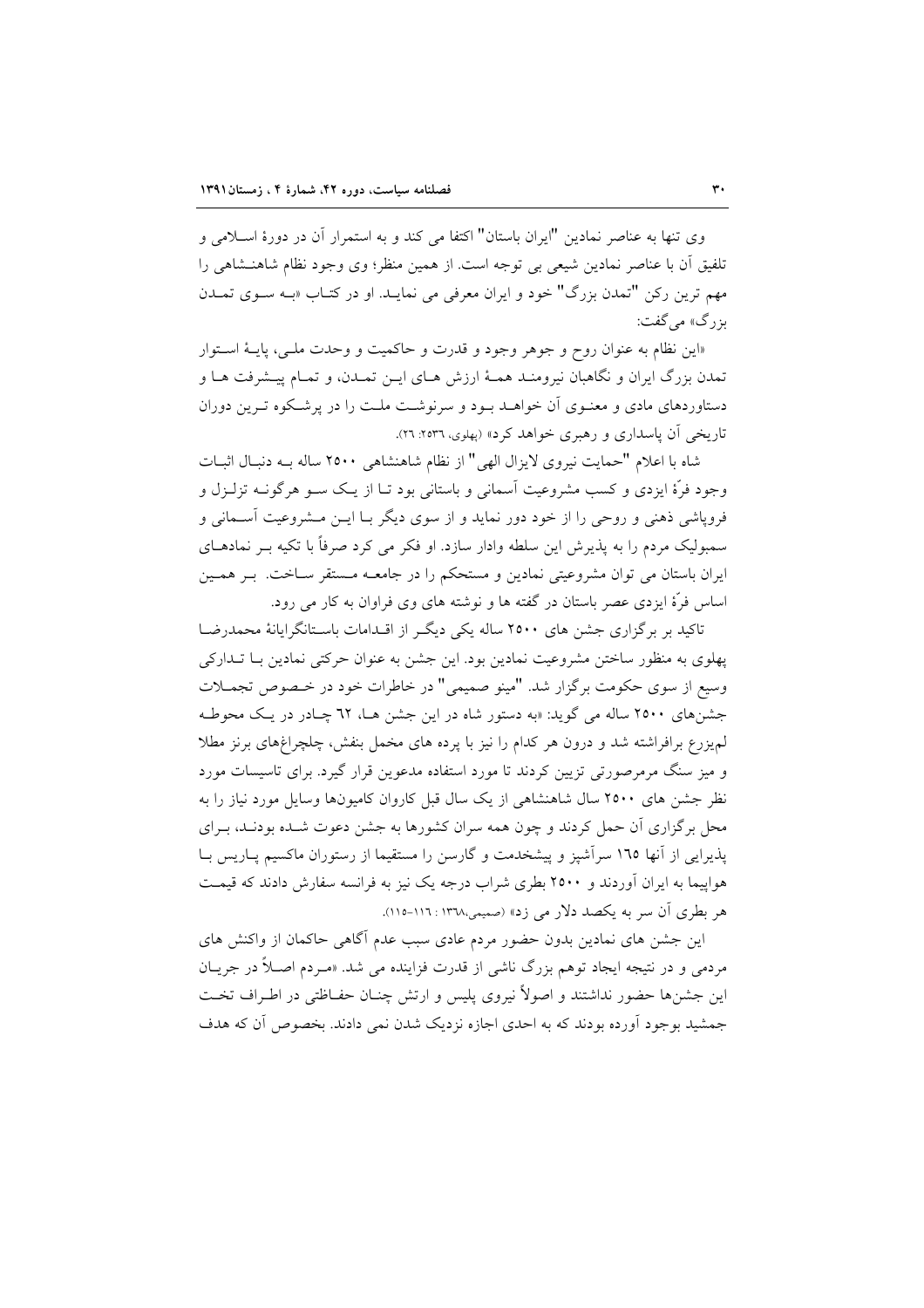شاه از این جشن ها و بازگشت به ایران باستان هم هرگز نمی توانست مورد قبول روحانیون – كه فقط تعاليم پيغمبر(ص) مسلمانان را معتبر مي دانند-قرار داشته باشد» (مويدا،١٣٧٤: ١١٩).

شاه هم چنین به منظور ترویج اسطورهٔ ملی سلطنت متمرکز، تقـویم اسـلامی را بــه تقـویم سلطنتی تغییر داد و به تعطیلی های مذهبی کمتر توجه کرد در حالی کـه تعطیلاتـی ماننــد روز تولد فرزندش و تاریخ اجـرای اصـلاحات ارضـی در اقـدامی نمـادین جـشن گرفتـه مـیشـد (معدل،١٣٨٢: ٧٩). به طور كلي پهلوي دوم به مانند پدرش بر ملي گرايي سلطنت محـور در ايـران استوار بود و با تاکید بر سکولاریسم توجهی به سنن دینی و شیعی ایرانیان نکرد.

## ۱–نمادهای غربگرامانه

همانطور که گفتیم پس از جابجایی نخبگان حاکم در سال های ۱۳۳۸ تا ۱۳٤۲ شمسی در ایران و روی کار آمدن جوانان تکنوکرات و تحـصیل کـردهٔ غـرب، شـاه در صـدد برآمـد کـه نوسازی را به سبک غرب به سرانجام رساند. وی بــه پــشتوانه تکنــوکرات هــای جــوانی نظیــر حسنعلی منصور و هویدا بنیان های دنیای نمادینی را بنا نهـاد کـه طـی ١٥ سـال پـس از سـال ۱۳٤۲ شمسی شیرازهٔ حکومت وی را تشکیل می داد. شاه طی دههٔ ۳۰ شمسی در ظاهر تـلاش می کرد که چهره ای مذهبی از خود نشان دهد و به توصیه های آیت الله بروجـردی در اجـرا نکردن اصلاحات ارضی توجه می کرد، اما در دههٔ ٤٠ شمسی دیگر خود را مقیـد بــه رعایــت شئون اسلامی، دینی و بومی نمی دید و عناصر نمادین جدیدی با تکیه بر نمادهـای غربـی بنـا نهاد. تا پیش از این تلاش های رضاشـاه بـرای اسـتقرار جهـان نمـادین باسـتانگرایانه و حتـی غربگرایانه در ایران تا حدودی زندگی اجتماعی ایرانیـان را تغییـر داد و اکنـون لازم بـود کـه نمادهای باستانی با روح جدید مدرنیزم غربی آراسته شـود تـا چیـزی از "عظمـت حکومـت پهلوی" کاسته نشود. بنابراین به تقلید از غرب مراکز و اماکن جدیدی در جامعه توسعه یافت. نخستین اقدامات غربی سازی در ایران از نسل جوان شاغل در حکومت آغـاز شـد. بخـشی از تکنوکرات های جوان، خود را مقید به رعایت حساسیت های دینی جامعه نمی دیدند و اجرای آیین ها و مراسم مذهبی و شیعی برای آنان اهمیتـی نداشـت. اگـر در زمـان رضاشـاه نخـست وزیری مقید به ظواهر مذهبی به نام "مخبرالسلطنه هدایت" چند سالی بر کرسی صدارت تکیـه زده بود، در این دوره تقیدی به مذهب از سوی مسئولین دولت دیده نمی شد. «کم کـم کـشور ایران در ظاهر مانند کشورهای اروپایی شد. در حالی که روسای کشورهای مسلمان دیگر سعی می کردند هر چند وقت یکبار، برای رعایت فرهنگ سنتی خود و جلب رضـایت عامـهٔ مـردم، مراسم مذهبی را انجام دهند، مثلاً در نماز جماعت شرکت کنند. در کشور شیعه ایران،که مـردم از لحاظ دینی متعصبتر از سایر مسلمانان بودند، شاه و دولتمردان کشور، در حضور جمع بـه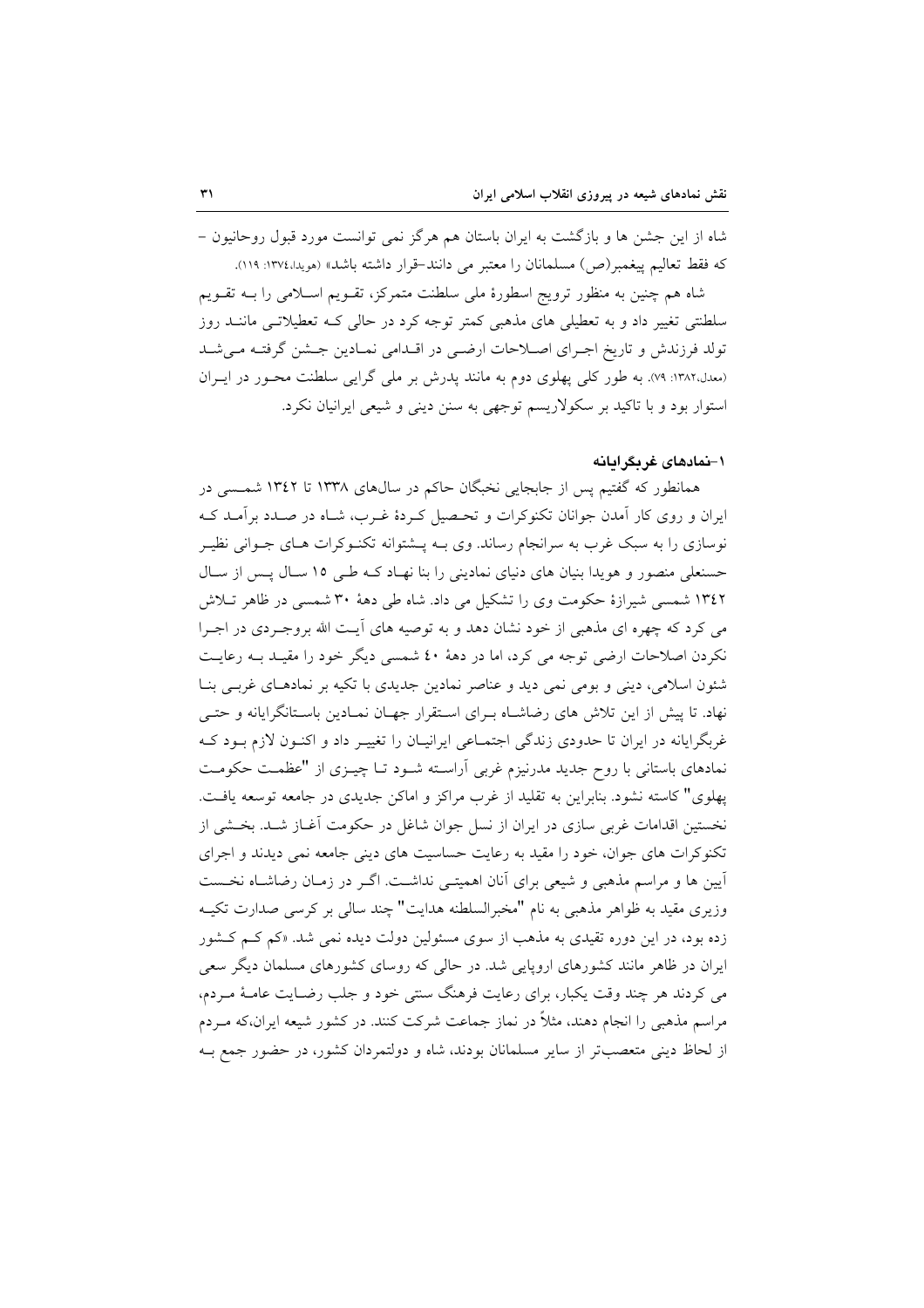سلامتی مهمانان خود مشروب می نوشیدند و با همسران یکدیگر مبی رقـصیدند» (نیازمنـد.۱۳۸۳:  $(201)$ 

به تدریج سالنِهای مُد، بوتیک ها و مراکز خرید و کاباره ها در کشور توسعه یافتنـد و بـه راحتی می شد گسترش دو گونه زندگی را در ایران به وضوح مشاهده کرد. از سویی بخشهای مرفه با آداب و اعتقادات و نمادهای غربی در حال فزونی بود و از سوی دیگر گروههای سنتی و دینی افزایش می یافت. بسیاری از سازمانهای فرهنگی حکومت نیـز مــشی غربـی بــه خــود گرفتند. کانون پرورش فکری کودکان و نوجوانان، آموزش و پرورش و مراکز تربیتی بـه سـبک غرب اداره می شدند بدون آنکه به روحیات و نیازهای معنوی جامعه تـوجهی صـورت گیـرد. تولید کالای فرهنگی نیز رویکردی غربی داشت. آثار نقاشان و مجسمه سازان اروپایی توسط نهادهای فرهنگی به نمایش درآمد، بسیاری از تئاترها به شیوهٔ اروپـایی بـه صـحنه مـی(فـت و تالار ایُرا به شیوهٔ غرب در ایران آغاز به کار کرد و برنامه هایش شامل گروههای رقبص بالـه و اپُرای غرب بود (صمیمی،١٣٦٨-١٨٨-١٨٨). با این همه این شیوه های غربگرایانه از نظر توده هـا بـا اقبال مواجه نشد و بنا به دلایلی که خواهیم گفت آنها به عناصر بومی و سـنتی علاقـه نـشان دادند. «عناصر تجدد ماب ایرانی گرچه به انحاء گوناگون می کوشیدند تا ظاهر خود را به رنگ غربی در آورند، اما هرگز نتوانستند باطن خود را تغییر دهند و کردار غربی پیشه کنند...بـه ایــن ترتیب در حالی که شاه رویای ایجاد یک "ایران مدرن صنعتی" را در سر می پروراند و شهبانو سرگرم حل و فصل مسایل مربوط به برقراری ارتباط بین فرهنگ سنتی و فرهنگ مدرن غـرب بود، توده مردم راه خود را می رفتند و در دنیای دیگری به کلی مجزا از دنیای شاه و شهبانو به سر می بردند» (همان منبع: ۱۹۰).

نمادهای مدرنیزاسیون به سبک غرب نزد محمدرضاپهلوی از جـذابیت بــسیاری برخــوردار بود و وی بارها در سخنان خود پس از دههٔ ٤٠ شمسی به آن اشاره کـرده اسـت. بـسیاری از سخزها و گفته های شاه در زمینهٔ رسیدن به کشورهای صنعتی با واقعیت و عقب مانــدگی و وابستگی و فقر و فساد موجود در جامعه همخوانی نداشت و تمدن ادعایی وی سـبب خـواری بخش های مذهبی و سنتی جامعه شد.

در واقع شاه از پس از کودتا به تنها نمایندهٔ حفظ سیاستهای غربگرایانـه در ایـران تبـلـیا شد؛ در گزارش سال ۱۹۵۳ میلادی به شورای امنیت ملی رئیس جمهور آمریکا آیزنهـاور آمـده است: «در درازمدت، یگانه ابزار حفظ گرایش هـای غربگرایانــه در ایــران، شــخص شــاه خواهد بود که او نیز به نوبه خود ارتش را به عنوان تنها منبع واقعــی قــدرت خــویش در اختیار دارد. کمکهای نظامی امریکا، موجب تقویت روحیهٔ ارتش و میزان ًوفاداری آن به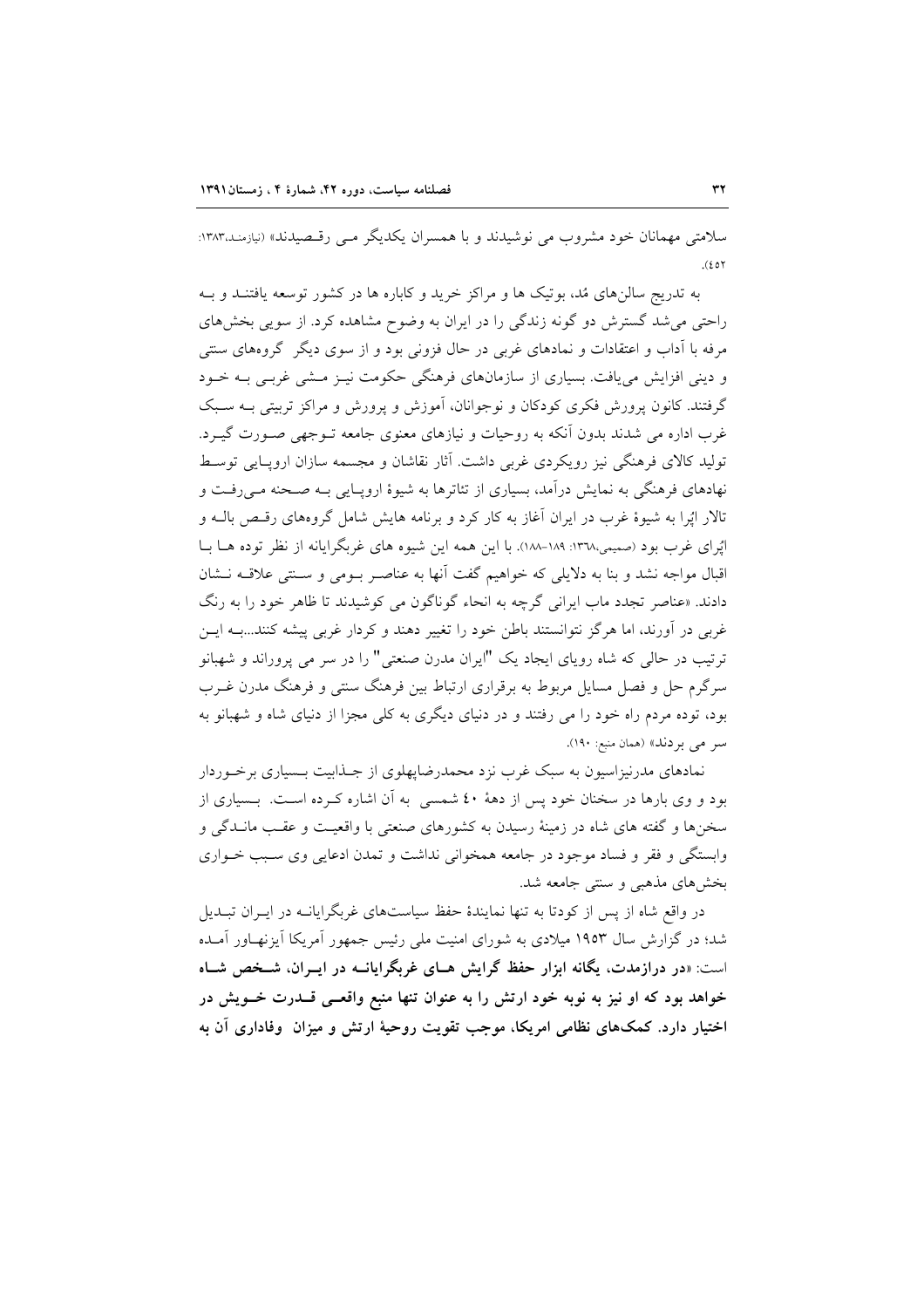شاه، تحکیم رژیم حاکم و در پی آن حصول اطمینان نسبت به حفظ گرایشهای غربگرایانه موجود در ايران مي شود» (ميلاني،١٣٨٧: ٩٦).

شاه در کنار گسترش نمادهای غربی نظیر دیسکوها، سالن هـای رقـص، تئـاتر و سـینما در ایران تلاش کرد که عرصه های دینی و شیعی را تحت کنترل بگیرد و بـه همـین سـبب کنتـرل مدارس علوم دینی، تشکیل سیاه دین برای کاهش نقش علمای دین، تـشکیل مبلغـان دینـی از جمله اقدامات شاه به منظور تلفیق دیوانسالاری و تشیع بود تا مزورانه مراتب تعهـد دولـت بـه مذهب تشیع به نمایش گذاشته شود. بر همین اساس علما با نمادهای غربـی و حتـی نمادهـای پیش از اسلام مخالفت می کردند. از نظر "کدی" «همراهی و پیوستگی رژیم شاه با فرهنگ، اجناس، و مفاسد جامعه غربي باعث ايجاد نوعي مخالفت و عكــس|لعمــل و گــرايش بــه سنتهای اصیل ایرانی حتی در میان بسیاری از افراد که قبلاً طرفدار غرب بودنــد گردیــد. مخالفتي كه غالباً شكل اسلامي به خود مي گرفت» (كدي،١٣٧٧، ٢٧٤). شيوه هـاي زنــدگي بــه سبک غرب که به سرعت در حال گسترش بود باعث نارضایاتی گـستردهای میـان گـروه هـای مذهبي جامعه شد.

به واقع سیاستهای رژیم شاه باعث تقابل شدید دو دنیای نمادین می شد، دنیـای نمـادین غربگرایانه در مقابل نمادهای اسلامی و شیعی توده ها. این اختلاف نمادهـا در سـبک زنـدگی، لباس پوشیدن، سخن گفتن، اعتقادات دینی و انجام مراسم شیعی، اتوموبیل و منزل شخـصی و در کلیهٔ شیوه های مصرف خود را نشان میداد.

در چنین عرصهٔ نمادینی؛ دولت پهلوی با تاکید بر نمادهای باستانی نظیر کوروش و "جشنهای ۲۵۰۰ ساله" و اقداماتی مانند تاسیس و تبلیغ نظام شاهنشاهی، تغییر تقویم و تلاش در جهت اتصال خود و نظام پادشاهی به عصر هخامنشیان از یک سو و غربگرایی فزاینده با تاکید بر تغییر زندگی بومی و سنتی و تبلیغ مصرف گرایی، مُدگرایی و گسترش مراکز تفریحی و معماری شهری به سبک غرب از سوی دیگر به دنبال ساختن هویت جدید ایرانیان بر مبنای نمادهای باستانی و غربی در جهت دست یابی به "تمدن بزرگ" دروغین بود. او از این نکته غافل ماند که نمادهای اسلام شیعه به لحاظ تاریخی در توده های رها شده و مهاجر به شهرها أنچنان ریشه دوانده بود که با همرایی روحانیان و روشنفکران می توانست به یک نیروی اعتراضی بزرگ علیه دستگاه حاکم تبدیل گردد.

د) تلاش هیات های عالی نمادساز در بر ساختن نمادهای اسلامی، شیعی

پس از انجام اصلاحات ارضی در ایران، طی دههٔ ٤٠ شمسی مهاجرت از روستا به شهر فزونی گرفت. مهاجران روستایی به لحاظ فرهنگی و اجتماعی از ثروتمندان شهری متمایز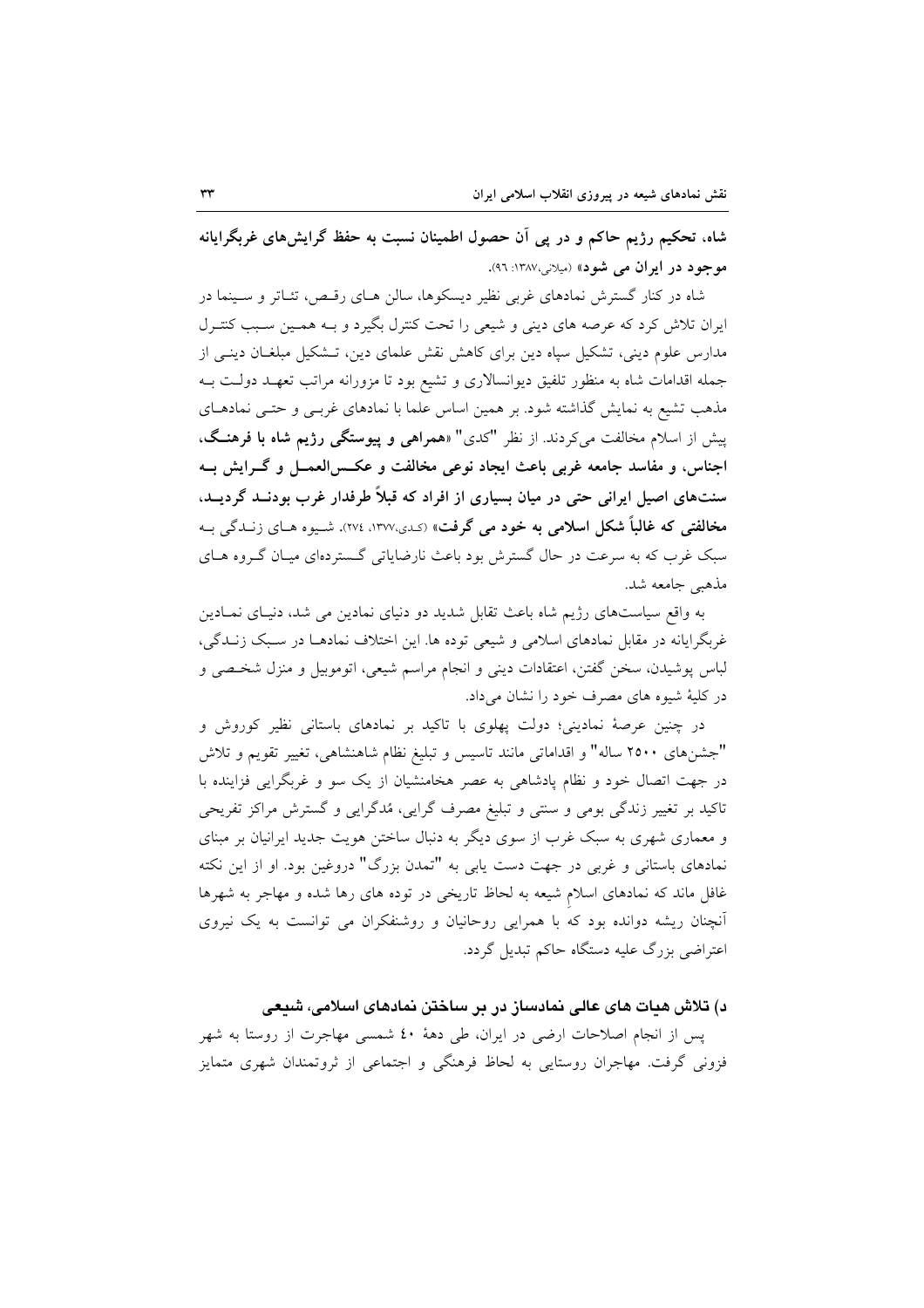بودند و بسیاری از آنها به علت فقر فزاینده به حاشیهنشینی روی آوردند. با افزایش جمعیت شهری و رشد فزایندهٔ فقر و نابسامانی های اجتماعی علاقه به بازگشت به مذهب و فرهنگ بومی در ایران به عنوان راه حل مشکلات شتاب گرفت و به شکل گیری دنیای نمادین جدید کمک بسیاری کرد. نزد بعضی از روشنفکران؛ اسلام شیعه و سنت دینی اهمیتی دو چندان پیدا کرد تا بدان وسیله هم از استیلای غرب بگریزند و هم شمشیر مبارزه علیهٔ رژیمی را صیقل دهند که در پیوندی نمادین با غرب قرار داشت. میزان عناد روشنفکران با نمادهای غربگرایانهٔ رژیم پهلوی تا بدان حدّ بالا گرفت که بسیاری از آنها رجوع به معنویت عرفانی و غرب ستیزی را بر گزیدند و با جریان غرب ستیزی روحانیان همراه گشتند.

"جلال آل احمد" از نویسندگان بومی گرای ایرانی، با نگارش کتاب "غربزدگی" بـا انتقـاد از دستگاه های هژمونی ساز دولت نظیر مدارس و دانشگاه هــا، ویژگــی اصـلی ایــن نهادهــا را ترویج غربزدگی و تبلیغ سنت ستیزی و مذهب ستیزی در ایران معرفی کرد و بـه دنبـال راهـی برای فرار از اهریمن غربزدگی، تمسک به اسلام را تنها راه نجات ایرانیان از وابستگی و عقب ماندگی معرفی نمود. وی تحت تاثیر بخشی از آراء متفکران غربی نظیر "ژان پل سارتر، مارتین هایدگر و آلبر کامو" نسبت به تمدن غرب تردیـد و نگرانـی۵حـای جـدی ابـراز مـیکـرد و بـه صراحت از ایدهٔ خود در رابطه با بازگشت به فرهنگ بومی و سنت سخن می گفت. از نظر وی علوم غربي تجزيه پذير است و در ميان أنها علوم انساني غـرب بــا ســنت هــاي بــومي ايرانــي بی|رتباط میباشد. در نتیجه؛ نیاز به غـرب از سـوی ایرانیـان صـرفاً بایـد در اخـذ تکنولـوژی خلاصه شود (آل احمد، ۱۳۷۳: ۲۱۷– ۱۹۵).

"على شريعتي" به عنوان يكي ديگر از روشنفكران نماد ساز، با زباني نمادين در استخراج مفاهیم انقلاب أفرین از تاریخ اسلام همت گماشت. شریعتی در قامت یک روشنفکر نمادساز سعی کرد اسلام را به عنوان یک ایدئولوژی، بوسیلهٔ سرمایهٔ زبانی خود برای جوانان ایرانی تبیین نماید. او می گفت: «آنچه من آرزو دارم و در جستجوی آنم، بازگشتن به اسلام به عنوان یک ایدئولوژی است» (شریعتی،١٣٧٥: ٧١). روی هم رفته شریعتی نیز به مانند "آل احمد" بدیل موفقی از اسلام شیعه را در مقابل مارکسیسم قرار داد و در جذب جوانان تحول خواه موثر واقع شد.

در محافل مذهبی تحرکاتی مهم در مقابله با دنیای نمادین غرب صورت گرفت. طی دههٔ ۳۰ شمسی تنظیم سازمان مالی و ساختاری روحانیت توسط أیتالله بروجردی به تقویت گسترهٔ نفوذ روحانیون در جامعه کمک شایانی کرد. در سال ۱۳٤۱ شمسی چاپ کتاب "بحثی درباره مرجعیت و روحانیت" از سوی بعضی از شخصیتهای حوزوی و غیر معمم باعث شد که این دغدغه های دینی و سیاسی بطور جدی مورد توجه قرار گیرد. اجتهاد پویا و توجه به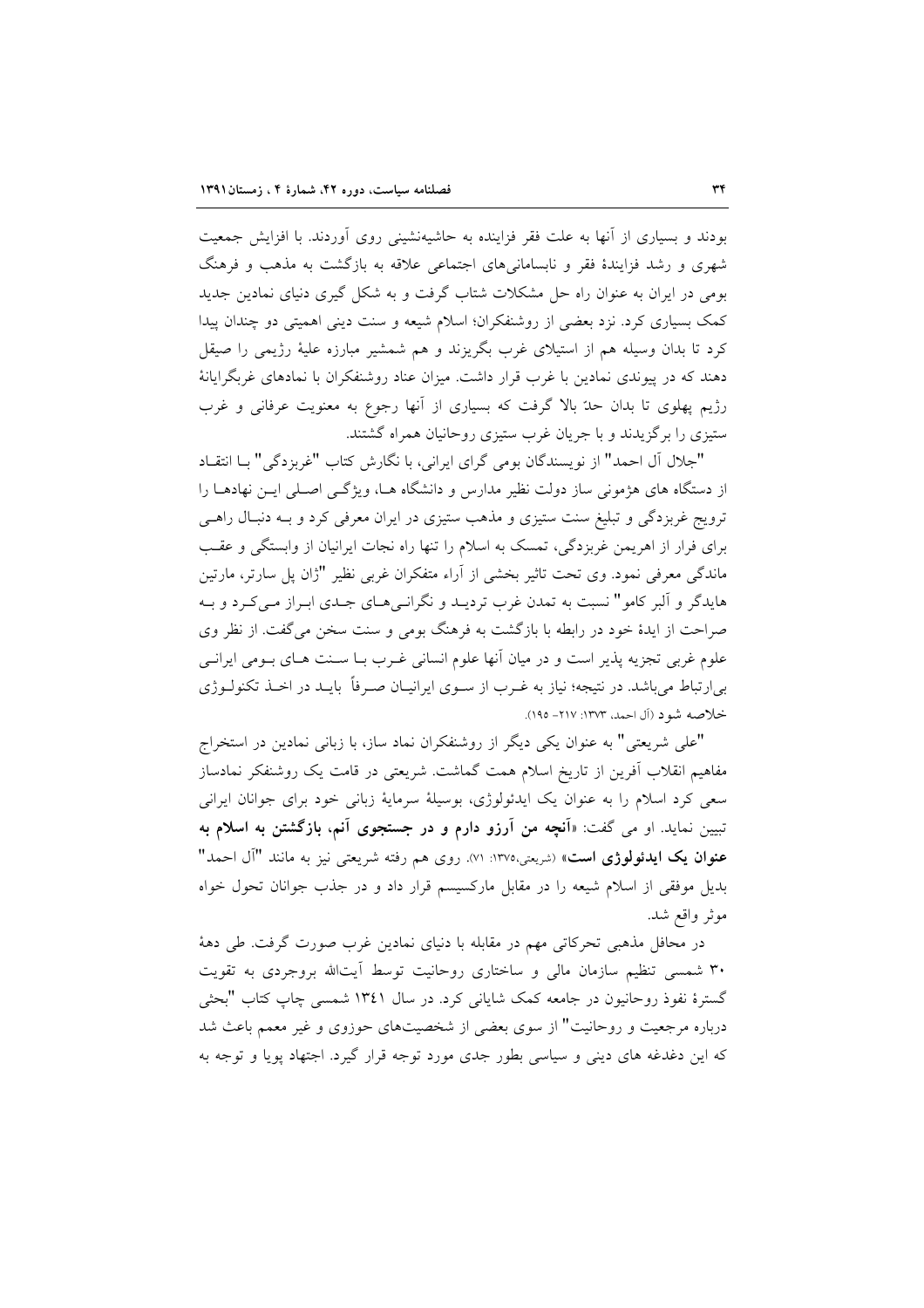مسایل جدید اجتماعی و سیاسی اساس رویکرد این نویسندگان بود. طی دههٔ ۵۰ شمسی به سرعت حجم انتشار کتابهای مذهبی مثل قرآن، رساله های دینی و مجلات مذهبی نظیر مکتب اسلام و تشیع با گرایش توجه به زندگی اجتماعی جوانان گسترش یافت و توجهٔ مردم را به لزوم محکوم نمودن گرایش های ضد اسلامی و غربگرایانهٔ رژیم معطوف ساخت.

اقدامات روحانیان مدیون تلاش های امام خمینی(ره) در دههٔ ٤٠ شمسی است. او پیش و بیش از همه در مبارزه با جهان نمادین پهلوی از جهان نمادین اسلامی سخن میگفت. با سخنرانی تاریخی امام خمینی(ره) در ۱۳ خرداد ۱۳٤۲ شمسی، میدان سیاسی ایران از محوریت نیروهای مذهبی و روحانیان در مبارزهٔ سیاسی با رژیم شاه خبر می داد. امام از همان ابتدای دههٔ ٤٠ شمسی با رژیم پهلوی به مخالفت پرداخت و کشتار ١٥ خرداد ٤٢ شمسی را لکهٔ ننگی در تاریخ ایران معرفی کرد (امام خمینی، ۱۳۷۸، ج۱، ۲۸۹). وی از ابتدا به عنوان رهبری نمادین مورد توجه همه گروه های سیاسی مذهبی و مردم قرار داشت و از بیشترین مشروعیت برای بکارگیری قدرت برخوردار بود.

به طور کلی میدان سیاسی ایران از دو دهه پیش از انقلاب اسلامی در همـهٔ عرصـه هـا بـا بازگشتی به گذشته گام برداشت و روحانیان و روشنفکران به شکل گیری این فـضای نمـادین در تکریم گذشتهٔ ناب یاری رساندند. ادبیات، فرهنگ و دیدگاه های بسیاری از مراجـع علمــی تاثیر گذار تحت تاثیر نمادهای اسلام شیعه و قدرت بسیج کننـدگی آن بـرای مبـارزه بـا رژیــم پهلوی قرار گرفت و زمینه های پیروزی انقلاب اسلامی را فراهم ساخت.

# و). نمادهای شیعه و پیروزی انقلاب اسلامی

از خرداد ٤٢ تا بهمن ٥٧ شمسی اهمیت نمادهای شیعه تاثیر زیادی در زنـده نگـاه داشــتن مبارزه با ظلم برای جامعه فراهم ساخت. نمادگرایی شیعه یکی از ویژگیهای مبارزهٔ ملت ایران عليهٔ ظلم و ستم محسوب مي گردد كه در نبود احزاب سياسـي مـستقل، بـه عنـوان عناصـري وحدت بخش میان گروه های اجتماعی عمل می کرد و در مناسبت های مختلف سـبب بـسیج سیاسی می شد.

با مروری بر بخشی از این عناصر، تاثیرات نمادین آنها را در شکل گیری انقلاب اسلامی نشان می دهیم. به واقع این عناصر با تلاش روحانیان شیعه و گروه های اسلامی برساخته شـد تا ذهنیت ایرانیان در مقابل نمادسازیهای رژیم پهلـوی قـرار گیـرد. ایـن عناصـر نـشانهٔ تـاثیر نمادینی است که چندین سده روح و جان ایرانیان را تحت تاثیر قرار داده است.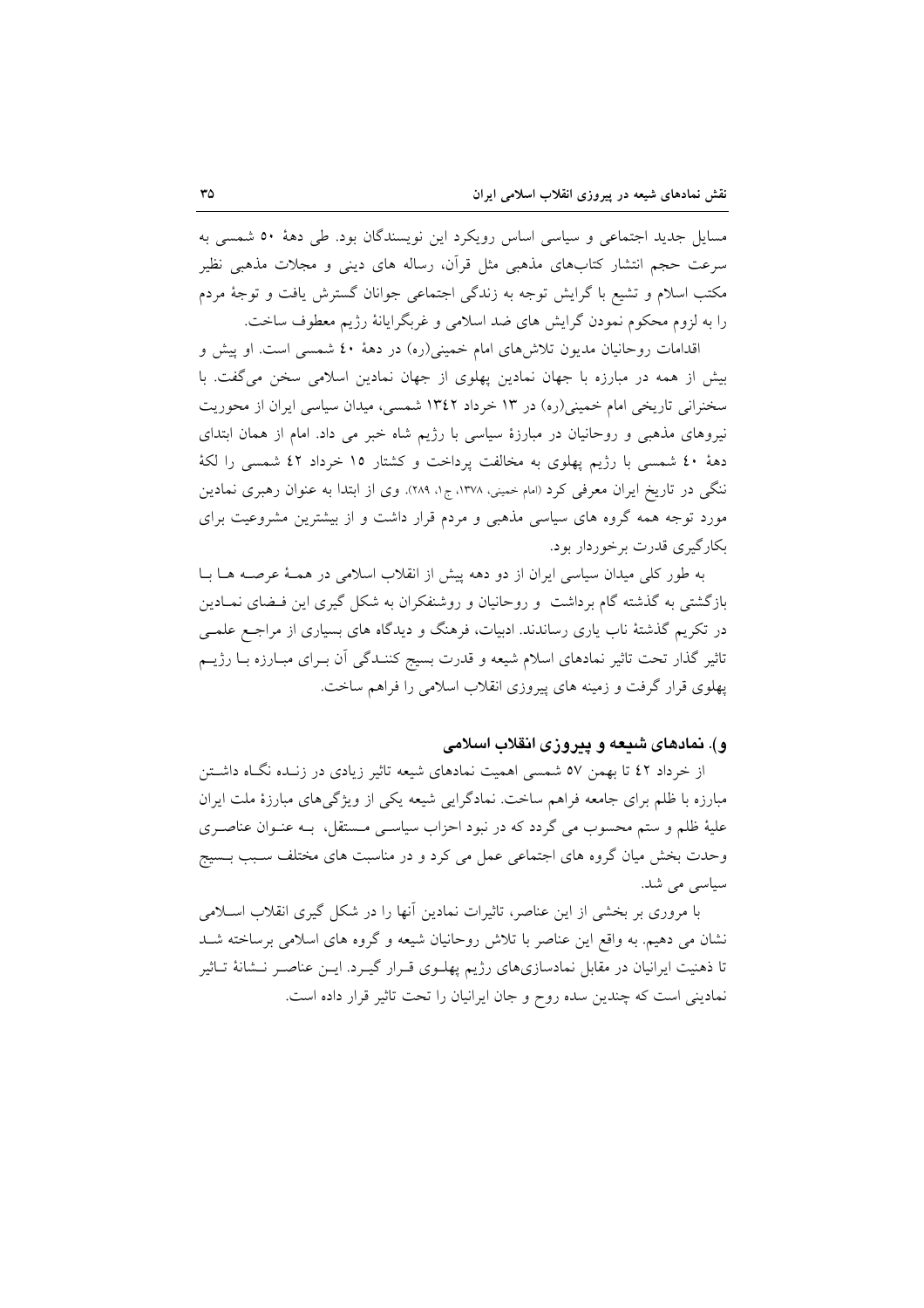## ۰۱ عاشورا و شهادت

بی تردید نقش امام حسین(ع) در تاریخ شیعه از اهمیتی نمـادین بـرای ایرانیـان برخـوردار است. این مظلومیت با گذشت چندین قـرن از واقعـهٔ کـربلا، هـم چنـان از سـوی شـیعیان بـا برگزاری مراسم و آیینهای ویژهای مورد تکریم قرار میگیرد. این الگوی نمادین نـزد شـیعیان در طول تاریخ؛ ویژگی ایثار و فداکاری را در میان آنان زنده نگاه داشته است. در دوران انقلاب نیز این عناصر نمادین برای مبارزه با ظلم و ستم رژیم شاه مورد اسـتفاده قــرار گرفــت. "لیلــی عشقی" در این خصوص می نویسد: «**در لحظات تب آلودی که پس از سـقوط شـاه پـیش** آمد، جملاتی به این صورت بر دیوارها نقش بسته بود. «کــل پــوم عاشــورا و کــل ارض کربلا». در واقع انقلاب به مثابهٔ تکرار عاشورا تصور می شد؛ یعنی اجـرای دوبـاره همــان حادثهٔ بنیانگذار تشیع ارتش شاه به منزلهٔ ارتش یزید و مردم به مثابـهٔ امــام حــسین(ع) در نظر گرفته می شدند» (عشقی، ۱۳۷۹، ۱۰۱). از منظر ایرانیان یکی از مهم ترین عناصر نمادین شیعه، اعیاد مذهبی و آیین های ویژهٔ آن است. این مراسم از یک سو، به جهت برگزاری اجتماعات و مراسم خاص موجب تحریک مردم و تقویت روحیهٔ مبارزه و مقابله با قدرت حاکم می شـد و از سوی دیگر، بی توجهی به این نماد توسط حکومت، واکنش مردم را نسبت به قدرت سیاسی بر مي انگيخت.

استفاده از مقایسه های تاریخی میان حکام رژیم پهلوی با عناصر شیعه از سوی مخالفان، باعث ترس و نگرانی سران نظـامی ارتـش شاهنــشاهی شــده بــود. "نجیمــی نــائینی" یکــی از فرماندهان ارتش كاربرد مفاهيم اسلام شيعه نزد مردم را سبب افزايش قدرت نيروهاى انقلابـى و استیصال نیروهای ارتش می دانست (نجیمی نائینی،١٣٦٥، ٢٣٨-٢٣٧). به واقع بکبارگیری نمادهای اسلام شیعه توسط امام خمینی(ره) و گسترش آن در جامعه سبب شکاف در نیروهـای نظـامی رژیم پهلوی شد.

یکی از تاثیرات عاشورا در انقلاب اسلامی تبلور مفهوم شهادت طلبی و ایثار بود، قیام امام حسین (ع) نشان دهندهٔ اینست که شهادت یکی از راه های مبارزه است، این روح شهادتطلبی در انقلاب، مکانیسمی از مبارزه بود که حاکمیت را دچار بی تصمیمی و سردرگمی می ساخت؛ در نتیجه رژیم خود را در مقابل روحیهٔ شهادتطلبی مردم ناتوان می یافت. راهپیمایی میلیونها تن در تهران و سراسر ایران در روزهای تاسوعا و عاشورای حسینی در سال ٥٧ رژیم شاه را متزلزل ساخت. سیل خروشان مردم در این دو روز ضربهٔ سختی بر پیکر رژیم شاهنشاهی وارد آورد و رژیم را از فکر مقابله با حرکت عظیم مردم در روزهای مقدس تاسوعا و عاشورا منصرف ساخت. بر این اساس؛ انقلاب اسلامی ایران از قیام عاشورا بهره های بسیاری برد و عموم مردم با تأسی از امام حسین(ع) از ارعاب و خشونت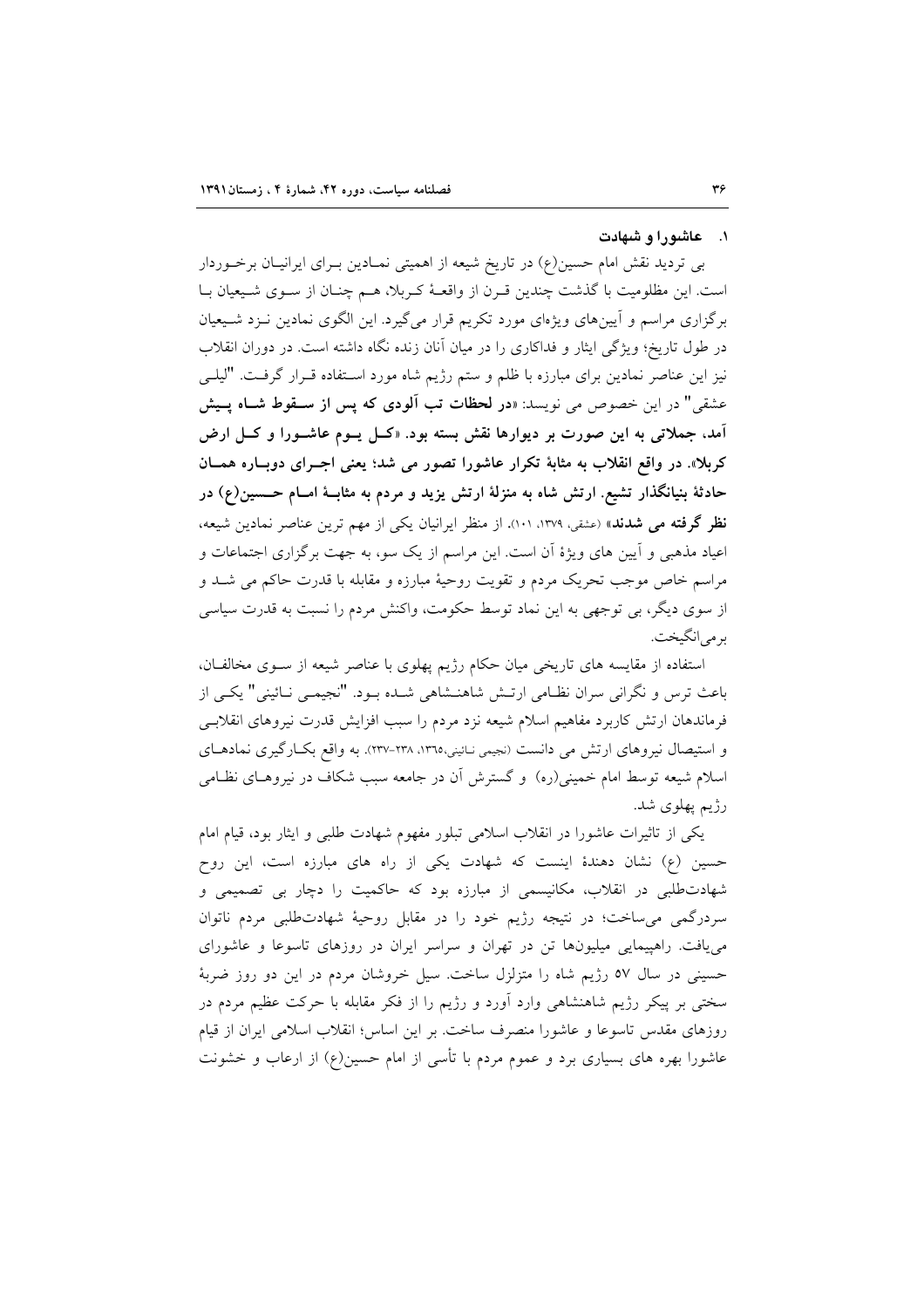حکومت نهراسیده و با اتکای به نمادهای شیعه در انتظار پیروزی یا شهادت بودند. رویکرد ملت ايران به روح نمادين فرهنگ عاشورا و مفاهيم قيام خيز اَن همچون: عدالت طلبي، أزادیخواهی، شهادت طلبی، مبارزه و قیام و استقامت در راه خدا و از جان گذشتگی و ایثار در مسیر هدفهای الهی، مدیون اندیشه امام خمینی(ره) و گروه های مذهبی است. آنها با درایت تمام از این عناصر نمادین برای بسیج سیاسی بهره بردند.

به طور کلی در هنگامهٔ شکل گیری انقلاب؛ مردم با بهره گیری از نماد عاشورا، آیین های چهلم شهداء و عزاداری های محرم را به عرصهٔ تجلیل از شهداء و مخالفت با رژیم پهلوی تبدیل کردند.

## ٢. ظلم ستدزى

ظلم ستیزی همواره یکی از عناصر پایدار و نمادین شیعه می باشد. واقعهٔ عاشورا به عنــوان نماد مظلومیت امام حسین(ع) در میدان کربلا، زمینه های اصلی شکل گیـری قیـام را در خــود نهفته داشت و تنها به هیات های نمادسازی نیاز بود که با کاربست آن اذهان ملتی را در مقابلـه با ظلم متحول سازند.

بنابراین اّنچه جهان ایرانی را نمادین می ساخت، وجود اّیین های شیعی نظیر عاشورا و تداوم أن در ذهن ايراني به عنوان نماد ظلم ستيزي بود. تاكيد بر نماد عاشورا توسط علماء و روشنفکران در دوران انقلاب، نشانی از حضور مردم در مبارزه با یزیدیان حاکم بود. تریبونهای مذهبی به حق، رژیم را با حکومت بنی امیه و شاه را با یزید مقایسه می کردند و مردم نیز با این وقایع تاریخی احساس این همانی نموده و در روزهای موعود برای فداکاری و شهادت در راه کربلا آماده میشدند. به همین دلیل عاشورا در ایران به نمادی از روح سوگوار تبدیل شد و آیینهای سوگواری آن در مقابل آیینها و جشنهایی نظیر "جشن۲۵۰۰ سالهٔ رژيم پهلوي" قرار گرفت.

## ٣.انتظا,

مفهوم انتظار در زبان انقلابی های مذهبی معنایی نو یافت. تا پیش از این انتظار تنها مفهومی برای رضا دادن به قضا و قدر و پذیرش حکومتهـای نامـشروع تعبیـر مـی شـد و بــه عنـوان پدیدهای نیرو آفرین مطرح نبود. با نمادین شدن این مفهوم نزد ایرانیان، امـام عـصر بــه نجـات دهنده از ظلم و مصیبت و الهام بخش مبارزه علیهٔ رژیم شاه بدل گردید. این نماد جاذبهٔ زیادی برای توده های شهری جامعهٔ ایران ایجاد کرد و تجلی گاه وعدهٔ برابری در میـان آنهـا بــود. در نتیجه زمانی که مخالفان رژیم پهلوی از فسادهای رژیم پرده برداشتند و وعدهٔ برابری و برادری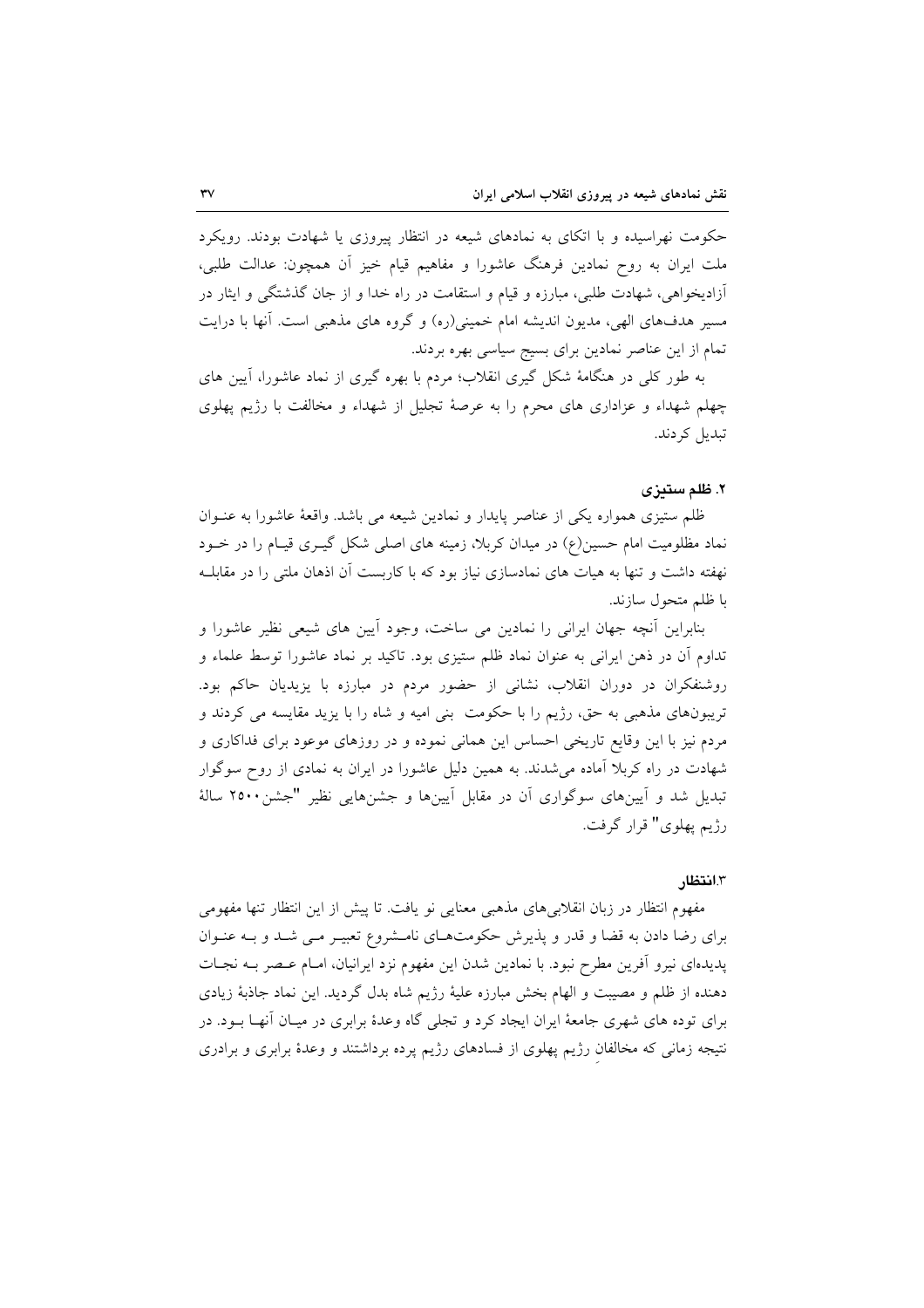به مردم دادند، توسل به امام عصر(عج) با ایجـاد ذهنیـت برابـری خـواه در میـان مـردم سـبب برانگیختن آنها در مقابل رژیم پهلوی شد.

## نتىجە

در این مقاله در بررسی قدرت نمادهای شیعی بدین مضمون دست یافتیم کـه ایـن قــدرت درون مذهب تشیع وجود داشت و روحانیون و گروه های مـذهبی بـه عنـوان مـشروع=تـرین و عالی ترین حاملان آن، در دهـهٔ ٤٠ و ٥٠ شمـسی بـا بکــارگیری جهــان نمــادین شــیعی نظیــر شهادت، کربلا و انتظار، جهان نمادین باستان گرایانه و غربگرایانهٔ پهلـوی را بـه میـدان مبـارزه فراخواندند. از مهمترین مخالفان نظام نمادهای باستانی و غربگرایانه پهلوی، امام خمینی (ره) و گروههای مذهبی بودند. آنها از بیشترین سرمایههای لازم فرهنگـی، اجتمـاعی و نمـادین بـرای رهبري اين نبرد برخـوردار و بـا بيـاني سـاده و شـيوا و بـا اتكـاي بـه روحيـهٔ ظلـم سـتيزي، شهادتطلبی و انتظار شیعی جنبشی نمادین بر ضد نمادهـای مقابـل را سـازماندهی و رهبـری کړ دند.

توجه به سنت های دینی متکی بر آموزه های شیعه بــه همــراه مــوِج غــرب ســتیزی، ضــد وابستگی و ضد دیکتاتوری در ایران سبب شد که جنبش اجتماعی بــا اتکــای بــه روحــانیون و گروه های مذهبی شکل گرفته و انقلاب را به سوی پیروزی ببرد.

## منابع و مآخذ:

#### الف. فارسى:

۱. آل احمد، جلال. ۱۳۷۳.*غربزدگی،* چاپ دوم، تهران، فردوس.

۲. امام خممینی، سید روح الله. ۱۳۷۸. صح*یفه امام، مجموعه آثار امــام خ*ممی*نــی.*.جلــد اول(۱۳۱۲– اَبــان۱۳٤٤)، چــاپ اول، تهران، موسسه تنظیم و نشر آثار امام خمینی.

۳. بوردیو، پی یر. ۱۳۸۹. *نظریهٔ کنش،* ترجمهٔ سید مرتضی مردیها، چاپ سوم، تهران، نقش و نگار و موسسه انتشارات فلسفه. ٤. پارکر. جان. ١٣٨٦. **س***اخت يابي،* ترجمهٔ حسين قاضيان، چاپ اول، تهران، نبي.

٥. پهلوي، محمدرضا . ٢٥٣٦. *به سوي تمدن بزرگ*، چاپ اول،تهران،کتابخانه پهلوي.

٦. صميمي، مينو. ١٣٦٨. <mark>پ*شت پرده تخت طاووس،* تر</mark>جمهٔ حسين ابوترابيان، چاپ اول، تهران، اطلاعات.

۷. رینزر، جورج. ۱۳۸<mark>۲. *نظریه جامعه شناسی در دوران معاص*ر،</mark> ترجمهٔ محسن ثلاثی، چاپ دوازدهم، تهران، علمی.

۸ عشقی، لیلی. ۱۳۷۹*. <mark>زمانی غیر زمانها(امام،شیعه و انقلاب</mark>)،* ترجمه احمد نقیب زاده، چاپ اول، تهران، مرکـز بازشناسـی اسلام و ايران.

۹. شریعتی، علی. ۱۳۷۵. *اسلام شناسی(مجموعه آثار ۱*۲)، جلد اول، چاپ سوم؛ تهران، قلم.

۱۰. کدی، نیکی اَر. ۱۳۷۷. *ریشه های انقلاب ایران*، ترجمهٔ عبدالرحیم گواهی، چاپ دوم، تهران، قلم.

۱۱. لش، اسکات. ۱۳۸٤.**جامعه** *شناسی پست مدرنیسم،* ترجمه حسن چاوشیان، چاپ دوم، تهران، مرکز.

۱۲. معدل منصور. ۱۳۸۲. *طبقه، <mark>سیاست و ایدئولوژی در انقلاب</mark>،تر*جمه محمد سالار کسرایی، چاپ اول، تهران، باز.

۱۳. میلانی، محسن. ۱۳۸۷. *شکل گیری انقلاب اسلامی*، ترجمهٔ مجتبی عطار زاده، چاپ ینجم، تهران، گام نو.